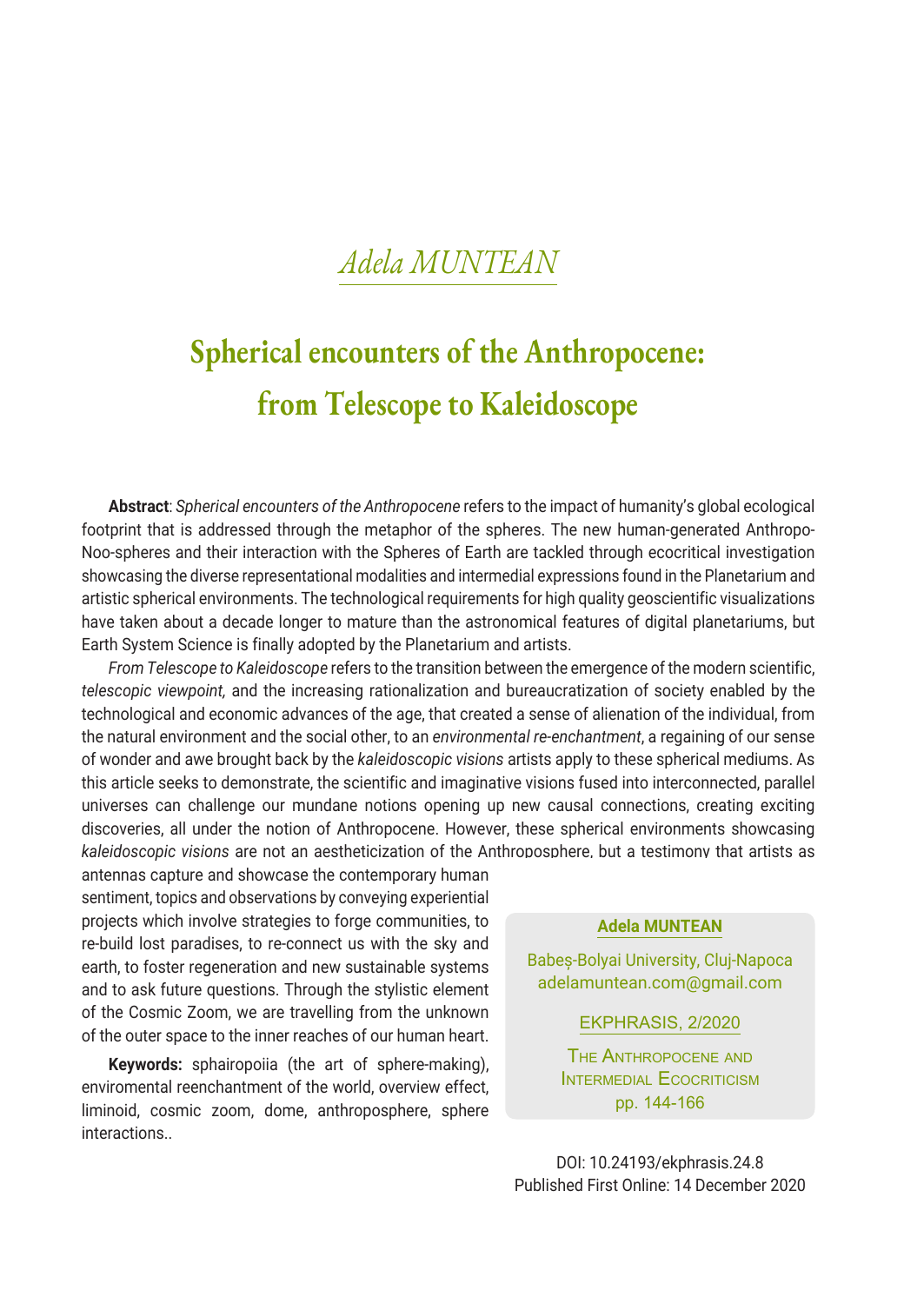## **The Dome as Sky**

In 1924, a new type of construction appeared on the surface of the earth on the roof of the Zeiss factory in Jena, a small city in Eastern Germany: a hemisphere 16 meters in diameter was representing the very first geodesic dome made solely of interlinking rods. On the outside, the dome was plastered with a thin layer of cement and inside the "white interior was used as a projection surface for a multitude of projection apparatuses arranged at the center of the construction, so that the images produced were showing the visible stars in their position and movement, just as we were accustomed to see them outside in nature" (Bauersfeld quoted in Firebrace 59). Walter Bauersfeld invented not only the mechanics of a new type of projection system, but a new way of looking at celestial bodies moving across the sky and a new building typology. The dome architecture was imitating the shape of the sky as envisioned from ancestral times. Through its obvious relationship to the perceived curvature of the firmament, the dome provides a metaphorical bridge between finite sensory experience and the infinite mythic imagination (Lambert 15). By the magic of this apparatus, humanity at last achieved its ancient quest of enclosing the universe inside a room.

The newly invented projection system imitated the tilt and rotation of the earth: with six classes of brightness simulating 4,500 stars and multiple projecting globes placed on a metal rod set at 23 degrees to the horizontal, representing the tilt of the earth, the sun, and moon, and the five planets were also represented through light. The whole projection mechanism could swivel to imitate the turning of the earth at various speeds passing a year in fifty seconds, two minutes or four minutes (Firebrace 62). The later added refinements to the projection system called *Zeiss Mark II* made it possible to reveal the positions of the planets and stars as seen from any latitude and in any year in the past and future. The Planetarium as a time-space machine was thus established. This new screen type and projection system intimately followed the mechanism of Nature at a level beyond human perception.

The important condition that made possible and necessary the projection Planetarium was the invention of electricity: Oskar von Miller, the founder of the Deutsches Museum in Munich, who commissioned Walter Baursfeld to create the Planetarium, was also director of Bavaria's largest electricity company, AEG, and had been responsible for late nineteenthcentury technical progress in building distribution systems for electrical power, thus bringing electricity to German towns. He saw electricity not just as a source of power, but also as a civilizing force (Firebrace 54). Thus, the anthropocenic moment in astronomy can be traced back to the invention of electricity which cut our ontological connection with the stars, so that an optical link to the cosmos was created and the real sky experience was replaced by a complex media simulation that is the Planetarium itself: "Somewhere in the whole Miller enterprise, there was a curious contradiction, which would continue to run through stories of the creation of simulations of natural phenomena. The glare of electrical city lighting, which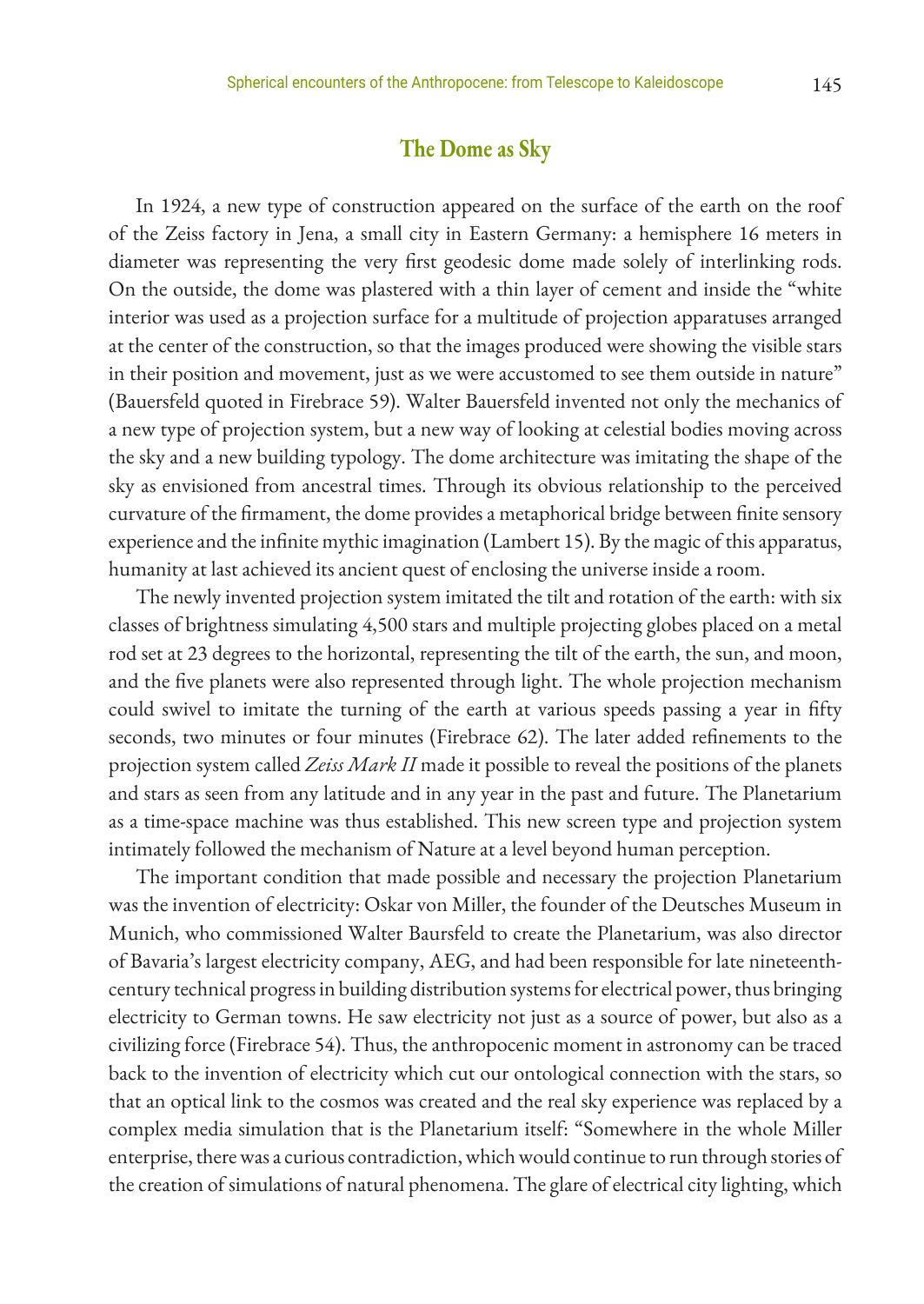Miller himself had brought to German cities, made the stars difficult for city-dwellers to see, so an artificial sky was now necessary as a replacement for the real experience. The natural world, no longer fully visible due to the advances of lighting technology, would be replaced by an ingenious simulation" (54). This ontological link with the sky that suddenly shifted was commented on by various critics including Walter Benjamin. *To the Planetarium,* the last section of his book entitled *One-way-Street,* was added at the last moment, shortly before the publication of his book, the Berlin Planetarium opened. He formulated the question of a purely optical link to the cosmos and the replacement of the actual experience by simulation: can the ancients' connection with the cosmos, the ecstatic trance *Rausch* (Firebrace 75-76), the deep human feeling of being part of the universe communally achieved, be satisfied by an artificial recreation?

## **The Earth as a medium for science and art**

In 1960, the United States put its first earth-observing environmental satellite into orbit around the planet. Over the decades, these satellites have provided invaluable information, and the vantage point of space has provided new perspectives on earth. In 2012, NASA created a book entitled *Earth as Art* that celebrates earth's aesthetic beauty in the patterns, shapes, colors, and textures of the land, oceans, ice, and atmosphere. The book features 75 stunning images of earth from the Terra, Landsat 5, Landsat 7, EO-1, and Aqua satellites. Sensors on these satellites can measure light outside of the visible range, so the images show more than what is visible to the naked eye. The images are intended for viewing enjoyment rather than scientific interpretation (NASA website). Since the launch of Explorer 1 in 1958 to study cosmic radiation, earth observing systems have enabled scientists to investigate the complex relationships between human activities and earth's ecosystems. The expanding global network of satellites has played a crucial role in studying previously invisible interconnections by enabling new forms of "planetary proprioception" (Barasch and Fedorova quoted in McConville 296). Consequently, with the photographs taken from space toward the earth naming *Earthrise* (1968), "the most influential environmental photograph ever taken"; *Blue Marble* (1972), *Pale Blue Dot* (1990), a reverse gaze was created forming humanity's 'cosmic horizon'. After years of observing the sky from the earth, the earth gets observed from the sky, a reverse gaze made possible by satellites marking our second major anthropocenic moment when the earth became officially a medium for science and art starting a new era that put in focus humanity's role in the Cosmos. Earth Day was celebrated for the first time in 1970 to demonstrate support for environmental protection; the art movement *Earth art*, now currently called *Land art*, also emerged in that period when spiritual yearnings concerning the planet earth as home to mankind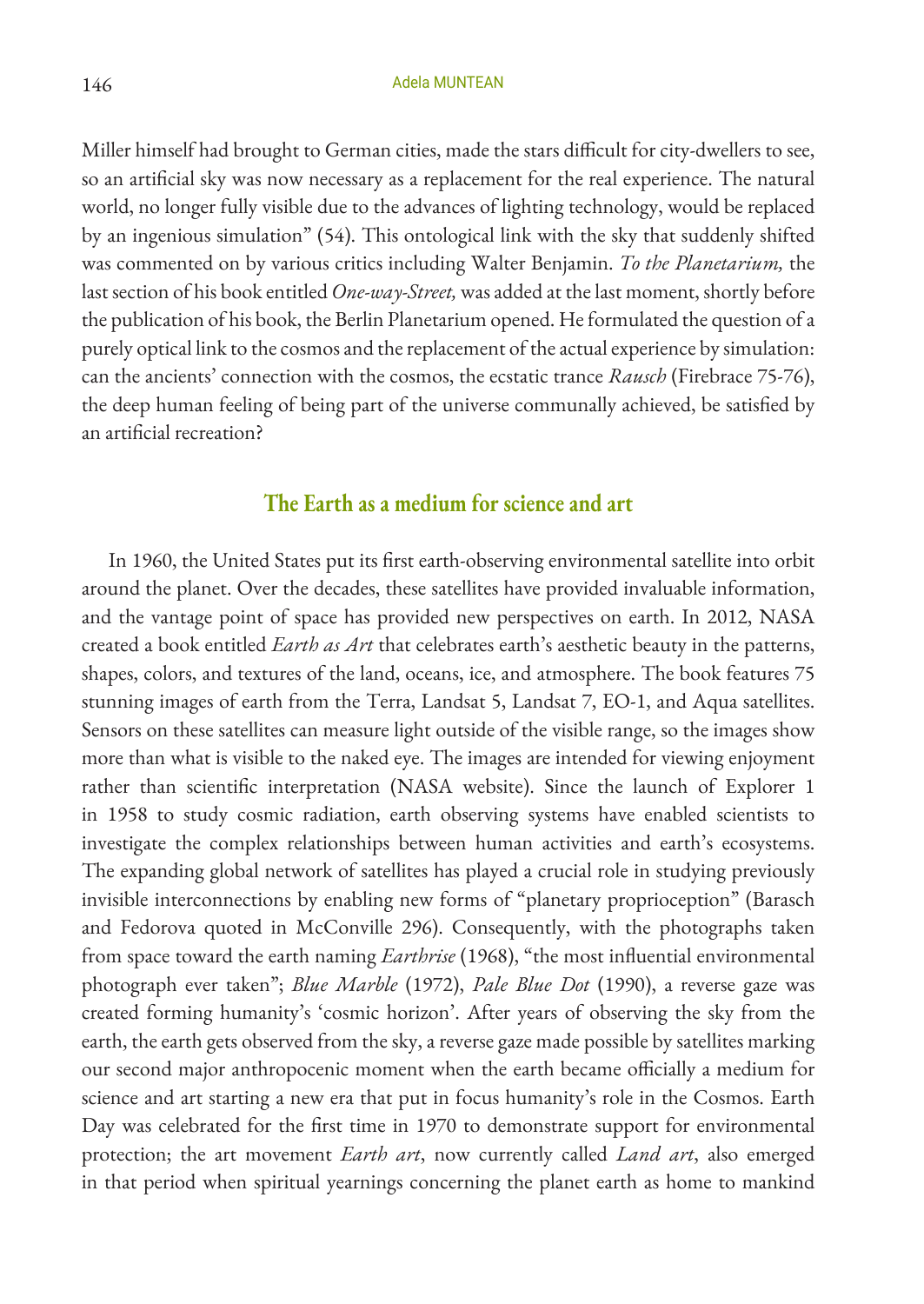were on the agenda (Atkins 2013). As earth "lacked" an operating manual, in 1969 Fuller published *Operating Manual for Spaceship Earth* (1969/2008a), a foundational work for the contemporary environmental movement which became a major intellectual touchstone for environmental actions and the green movement's history (Boulding 1966). The book relates the idea that the earth is a spaceship, with the sun as our energy supplier. "We are all astronauts" says Fuller. The idea of the earth is that of a mechanical vehicle that requires maintenance, so if it is not kept in a good order, it will cease to function. The key concept that Fuller develops, as an ecological principle as well as a design criterion, is his notion of "ephemeralization," or "the doing of ever more with ever less, per given resource units of pounds, time, and living in ever-increasing numbers" (Fuller 26).

*Spaceship Earth* today is a worldview encouraging everyone on earth to act as a harmonious crew working toward the greater good. The concept of the earth with its finite resources had entered the Planetarium, too: the short science fiction story by Isaac Asimov entitled *The Last Question* was first adapted for the Abrams Planetarium at Michigan State University in 1966, featuring the voice of Leonard Nimoy, who is known for playing Spock in the Star Trek franchise, a character he portrayed in television and film for almost fifty years (Asimov 1980).

Then, in 1969, the literary piece was further played in the Strasenburgh Planetarium in Rochester, New York, under the direction of Ian C. McLennan and in the early 1970s, the piece was brought to life again for the Edmonton Space Sciences Centre in Edmonton, Alberta, under the direction of John Hault. The piece was then subsequently played, as well, in 1973, at the Fels Planetarium of the Franklin Institute in Philadelphia, in 1974, at the Neag Planetarium of the Reading School District in Pennsylvania and the Buhl Planetarium in Pittsburgh; in 1978, at the Vanderbilt Planetarium in Centerport New York read by singer-songwriter and Long Island resident Harry Chapin; in 1980 and 1989, at the Hansen Planetarium in Salt Lake City, Utah; in the early 1980s, Morrison Planetarium in San Francisco, California. Currently, in 2017, the adaptation that combined visual elements digitized from the original glass slides, Nimoy's recorded voiceover, and today's advanced planetarium technology was revived at the Gates Planetarium in Denver, Colorado. "Science has finally caught up with science fiction" (Boxer 2000) — a quote widely reprinted within Planetarium Hayden's own promotional materials (Quoted from McConville 216). The fictional supercomputer Multivac, appearing in the science fiction story by American writer Isaac Asimov, displays the message *"Insufficient data for meaningful answer"* as an error message, when asked by two scientists if humanity can reverse the increase of entropy which threatens with a possible cosmic disaster, bringing all life to an end.

Today, in the Anthropocene epoch, we seem to do the same gesture through the technology that is available to us by collecting, retrieving, analyzing information stored on our computers. The concept – that all information could be contained on computer(s) and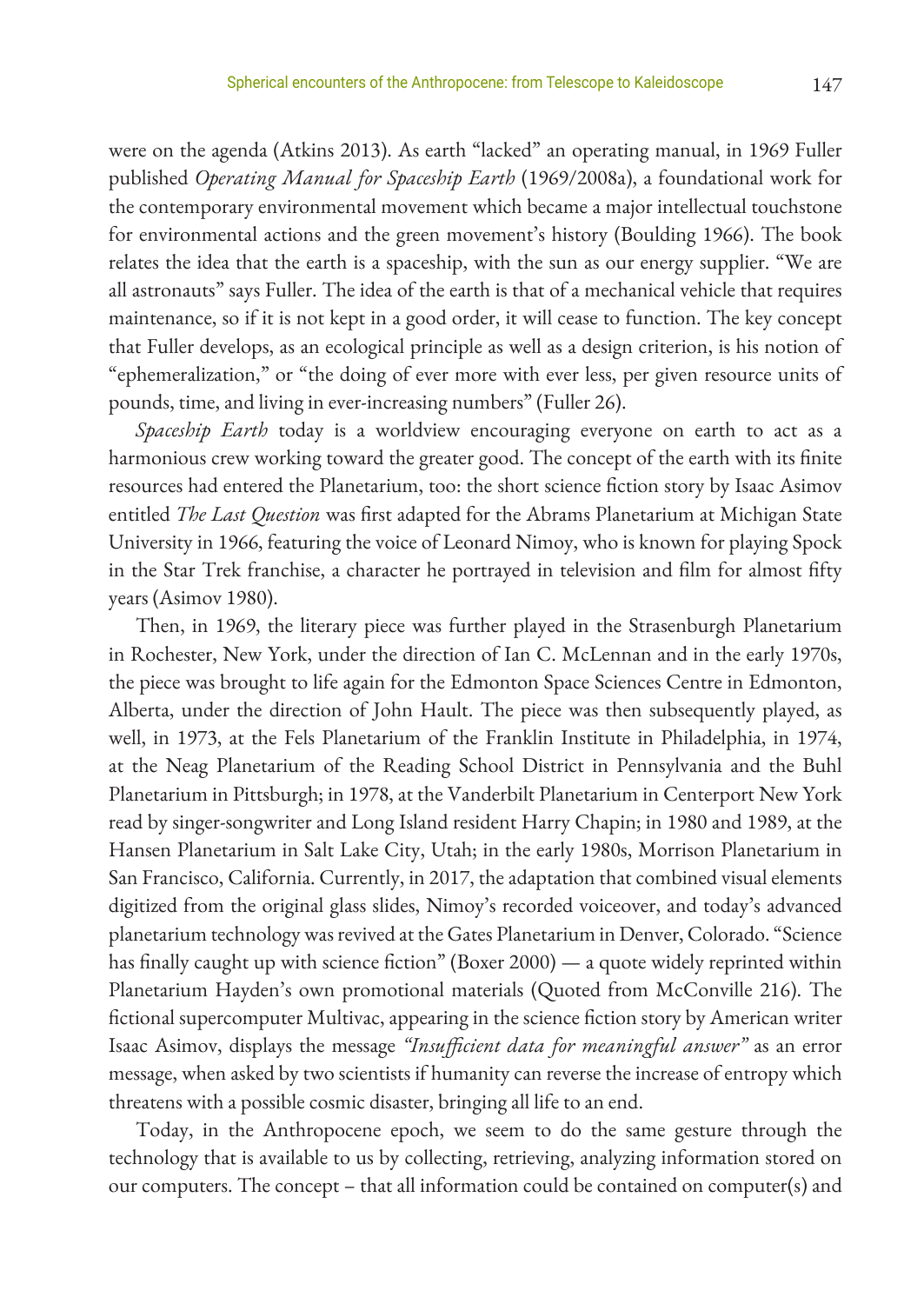accessed from a domestic terminal – constitutes in these science fiction literary pieces an early reference to the Internet as database and network, Big Data as information and all other technological advances that bring unimagined new possibilities into our realities. Computers have often been used as fictional objects in literature, movies, and in other forms of media, where they tend to be represented considerably more sophisticated than anything yet devised in the real world. In the science fiction story by Isaac Asimov entitled *The Last Question,* the computer named Multivac is growing ever more enormous with each section of the story and develops a certain relationship with humanity through the courses of seven historic settings, beginning in 2061, on the day that Earth becomes a planetary civilization. In each of the first six scenes, a different character presents the computer with the same question; namely, how the threat to human existence posed by the death of universe can be averted. The story jumps forward in time into later eras of human and scientific development. Again, in each of these eras someone decides to ask the ultimate "last question" regarding the reversal and decrease of entropy. Each time, in each new era, Multivac's descendant is asked this question and finds itself unable to solve the problem. The story continues through many iterations of computer technology, each one more powerful and ethereal than the previous. Each of these computers is asked the question, and each of them returns the same response until finally the universe dies. At that point, Multivac's final successor, the Cosmic AC, which exists entirely in hyperspace, has collected all the data it could, and so asks the question to itself. As the universe died, Cosmic AC drew all of humanity into hyperspace, to preserve them until it could finally answer The Last Question. Ultimately, Cosmic AC did decipher the answer, announcing *"Let there be light!"* ascending to the state of the God of the Old Testament or the Big Bang explosion or the moment of the invention of electricity or solar panel energy...so the saga/history can begin anew... From 1966 until 1980, *'The Last Question'* was constantly asked in the Planetarium setting... Is it possible that the reason that Multivac doesn't find an answer for solving Entropy is what happened before he was even invented? The invention of electricity and the apparition of the very first projection based Planetarium marked the anthropocenic moment in astronomy... Or is it about these very moments that are not present in his complex calculations? What kind of data have we gathered until now? And by what means? What kind of relationship has humanity developed with the computer? Can we reverse the increase of entropy which is threatening with a possible cosmic disaster, bringing all life to an end? What can we find out if we question the Anthropocene condition through the Planetarium medium? Would the Planetarium embrace the science of the earth as it did with the sky?

 These questions seem to resurrect from the science fiction literary piece into our contemporaneity, inherently following us in the next chapters striving to get answered, but also to maintain us alert and critical towards the problematic they portray.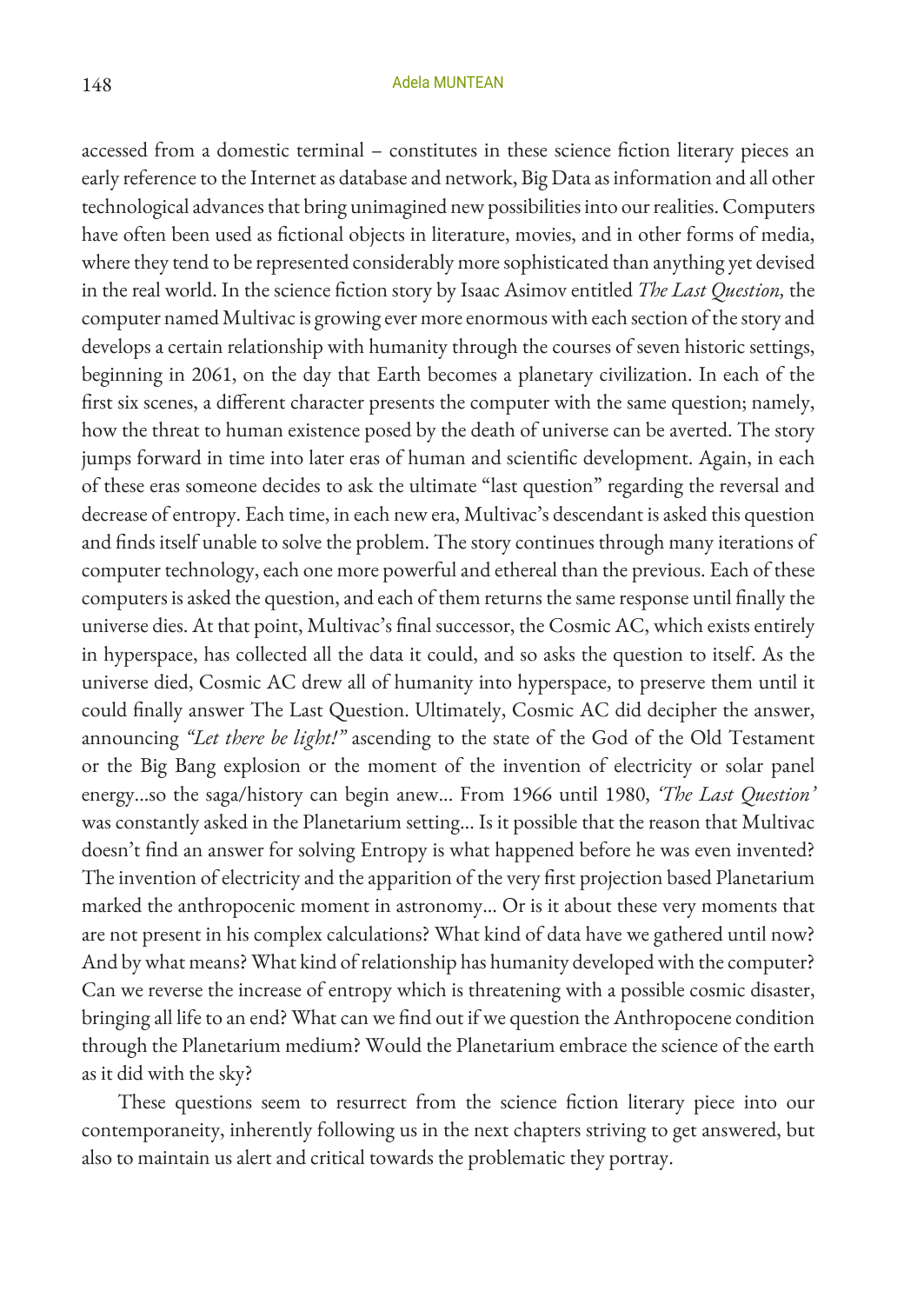## **Visualizing the Anthropocene as Interacting Spheres**

Entropy, as fundamental function of the state of being, became our main concern under the name of Anthropocene, an epoch that has not any agreed exact start-date and location, but only proposals, based on diverse evidences. Too big and complex to grasp, the Anthropocene epoch seems to be easier to analyze if it is continuously divided into anthropocenic moments analyzed for being the starting points in generating a substantial degradation in all the four major Earth subsystems: land, water, living things, and air. Earth scientists call these four subsystems *"spheres".* Specifically, they are the *"lithosphere"* (land), *"hydrosphere"* (water), *"biosphere"* (living things), and *"atmosphere*" (air). Each of these four spheres can be further divided into sub-spheres resembling a puzzle ball, an artefact that consists of a number of intricately carved concentric hollow spheres carved from a single solid block that fit within one another in a way that looks impossible (Schaumberg 2017). Earth science traditionally viewed and taught these spheres isolated from one another through subjects like geology, biology, chemistry, weather. However, a new perspective on Earth science was needed as in the real world, almost nothing occurs in isolation – the earth is a system of interconnected parts always interacting with and affecting each other. Building on the recognition that earth is driven by the diverse interactions between energy, matter and organisms a new science was founded: Earth System Science (ESS). As an integrative field, it evolved in the 1980s, particularly at NASA, where a committee called the Earth System Science Committee was formed in 1983. The earliest reports of NASA's ESSC, Earth System Science: Overview (1986), and the book-length Earth System Science: A Closer View (1988), constitute a major landmark in the formal development of Earth system science (Mooney, H. A., *et al*. 2013). Early works discussing Earth system science, like these NASA reports, generally emphasized the increasing human impacts on the Earth system as a primary driver for the need of greater integration among the life and geo-sciences, making the origins of Earth system science parallel to the beginnings of global change studies and programs. This new science had as precursors the above mentioned earth related movements too, along with other continuous discoveries and since its establishment it has produced innovative concepts and frameworks central to the global-change discourse, including the Anthropocene (Steffen, Will, *et al*. 2020). Earth system science (ESS) is the study of cycles and interactions among the various components, or spheres, of Earth along with the human generated impact. As earlier mentioned, these spheres are not static, but constantly changing, configuring a dynamic Earth: the atmosphere does not produce the same weather every day; we experience the wind, rain, or sunshine differently every day; living things such as animals are also born, while older ones die; seismic movements cause changes in the earth's crust, and molten magma from deep down the Earth can be spewed in the form of lava during volcanic eruptions. Earth's spheres work together as a complex system intersecting and affecting each other. The processes that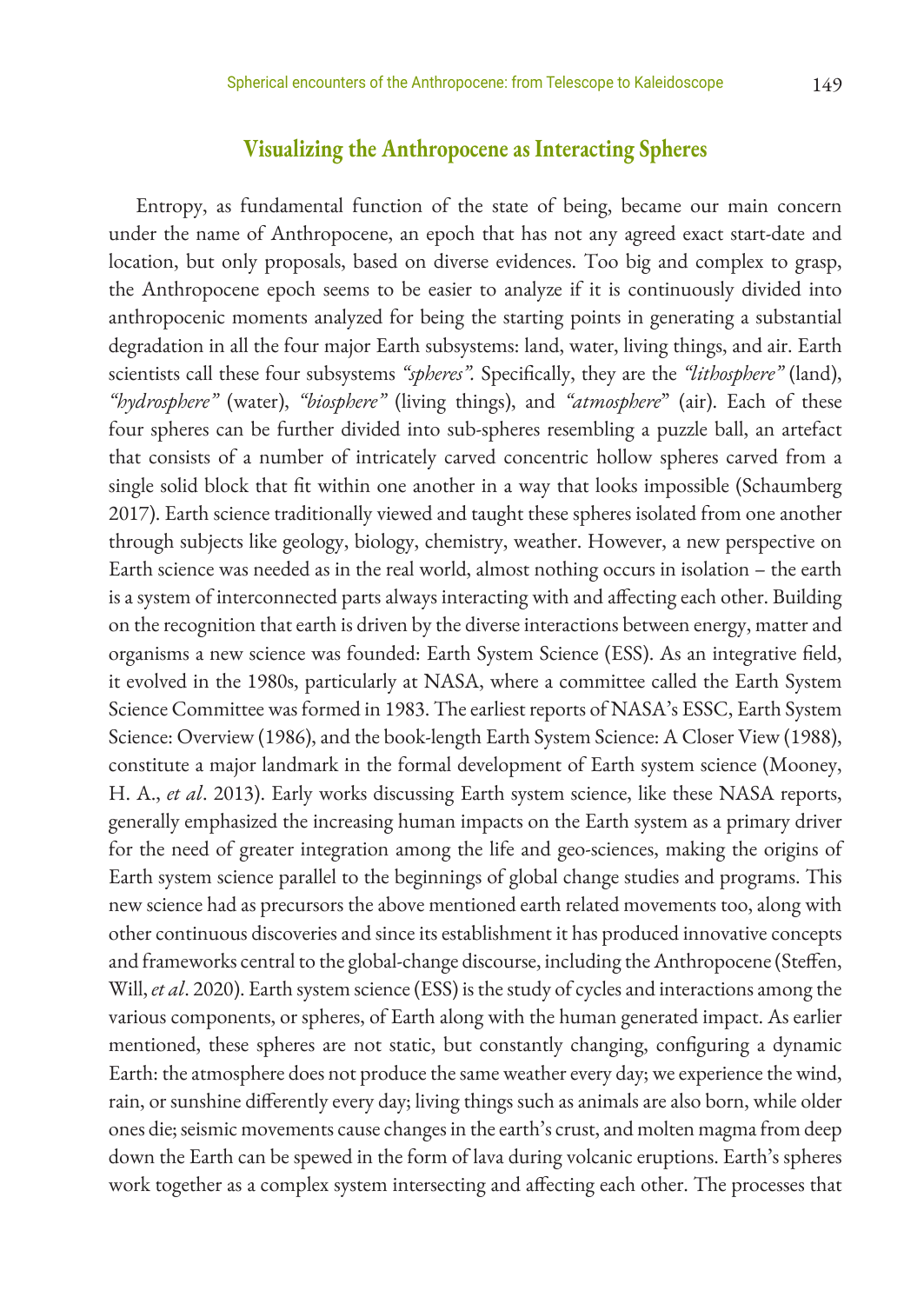move matter and energy from one sphere to another are defined by Earth System scientists as "*sphere interactions".* Also, as the four spheres are interconnected, human impact on one sphere will potentially affect other spheres: the release of plastic pollution into the oceans (hydrosphere) will impact the marine life (biosphere); the production and release of CFCs into the atmosphere will affect the impact of UV radiation on the biosphere, etc. Moving forward, the grand challenge for ESS is to achieve a deep integration of biophysical processes and human dynamics to build a truly unified understanding of the Earth's spheres. The evolution of these impacts that led to the *Anthropocene* epoch seems to envelop the *Spheres of the earth* with a new spherical layer – the *Anthroposphere*, also referred to as Technosphere. Professor Zalasiewicz explains: "The technosphere is all of the structures that humans have constructed to keep them alive, in very large numbers now, on the planet: houses, factories, farms, mines, roads, airports and shipping ports, computer systems, together with its discarded waste" (Zalasiewicz 11). *Homo faber* or the manifestations of humanity's intelligence, a concept referred by Henri Bergson in *Creative Evolution* (1907), defines intelligence, in its original sense, as the "faculty to create artificial objects, in particular tools to make tools, and to indefinitely variate its makings".

Inspired by Henri Bergson's notion of *Homo faber*, Vladimir Verdansky devoted a great deal to the understanding of the intellectual and technological developments of human civilization in the Biosphere. To explain this new anthropogenic interference with biogeochemical processes and Earth history, Verdansky introduced an additional sphere, the *Noosphere*, to identify a new stage of the biosphere's evolution in which the human mind, through scientific research and engineering development, becomes the main driving force for global environmental change in future-Earth history (Verdansky 1930). Every added Sphere generates complex interactions as the puzzle ball consisting of nested spheres can rotate freely inside each other, showing always new configurations. The Earth's spheres which already have their own dynamic are constantly affected by the constant changes generated in the Noosphere that modifies the Anthroposphere and vice versa. The interacting spheres model the kind of interdisciplinarity that the epoch of the Anthropocene requires. As we seem puzzled in front of these nested Spheres, that can be analyzed in different periods and through processes that are neither homogeneous nor linear, we find ourselves navigating inbetween sub-spheres realizing that Anthropocene is not only a current geological epoch per se but can also be measured as a reflexive state of being as stated by the idea of the Noosphere: human reason and the scientific thought have created and will continue to create the next evolutionary geological layer.

Thus, the spherical encounters of the Anthropocene firstly refer to the nested spheres as a dynamic force in constant motion, the circulation of elements across the entangled geospheres and their new configurations and secondly to their intermedial and multimodal representation through the Planetariums which function as a cultural interface for all these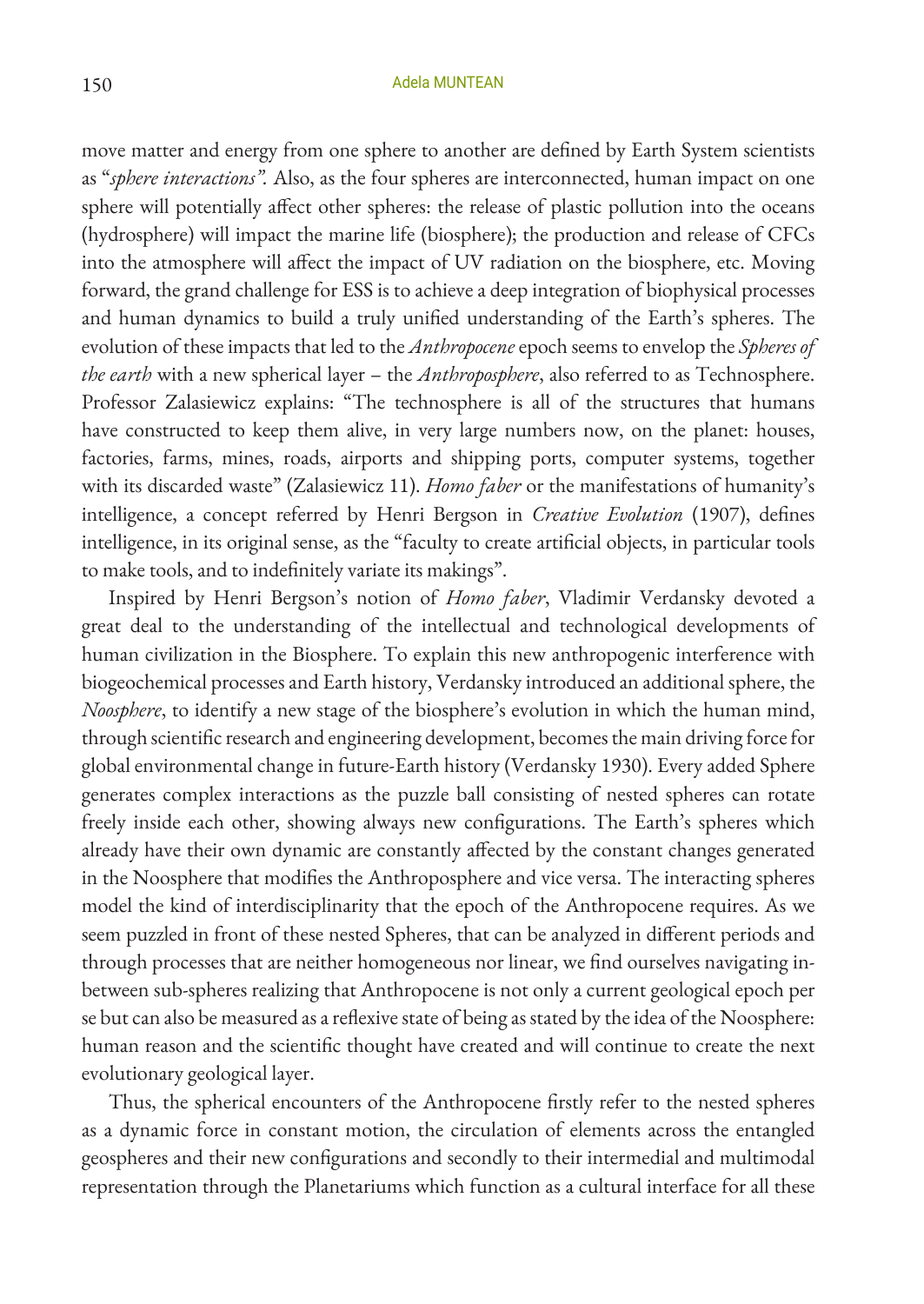ecological expressions. We have to use an environment to tell a story about an environment. That is, to create a situation where the experience of the spatial media creates a new correspondence with the space being represented. The story of these interacting spheres as complex environments seems to fit perfectly onto the spatialized screen and listened closely through the surround sound environment of the Planetarium. These major spheres in motion rotate in space and time accordingly to re-observe their evolution, the newly resulted connections and the current state of representation to which they lead.

### **Double Vision: the Dome as Sky and Earth**

The big change in how planetariums are able to envisage the cosmos has come through the rapid development of computer technology and the ability to store and project vastly greater quantities of information. Improvements in projection technology evolved quickly in the 1980s, altering the nature of the planetarium show. *Maryland Science Center* was the first to use the *All-sky* system of six slide projectors, each with customized wide-angle lens and set up to project across 60-degree triangular segments of the dome. The images projected onto the dome were not necessarily astronomical, but could be taken from art or weather conditions, so that the dome could be used to create an illusion of being elsewhere. Images of architecture could be projected using *All-sky* system, creating for instance the impression of being under the dome of *St. Peter's Basilica*, or in the starry hall of the *Alhambra*. The *Digistar*, the first digital planetarium projector, invented by the digital graphics firm *Evans* & *Sutherland* and first installed at the planetarium in Richmond, Virginia, in 1983, projected any sequence of images produced by the computer software onto the dome through a single fish-eye lens. Planet earth got invaded by a smaller breed of artificial planets, within which are displayed the wonders of the cosmos – projected planets-within-planets, constructed in three dimensions (Firebrace 192). The technological requirements for high quality geoscientific visualizations have taken about a decade longer to mature than they have for the astronomical features of digital planetariums, and they still have to catch up, but Earth System Science (ESS) is finally adopted by the Planetarium as a complex new program: with the release of Uniview 1.0 in 2005 from *SCISS* and initial releases of the *Worldviewer* software from *Elumenati* in 2009-2011, the capacity to show earth at high levels of detail became available to digital planetariums. After a handful of pilot tests in 2007, Denver Museum of Nature and Science (DMNS) began offering a regular bi-monthly live evening lecture series titled *Digital Earth.* Because gross earth surface features were easily seen in landsat imagery available from remote *WMS* (web mapping service) servers, many of the initial *Digital Earth* topics focused on geography, geology, and natural history. However, given the expertise and interests of the presenters, there were an increasing number of talks on Earth Systems and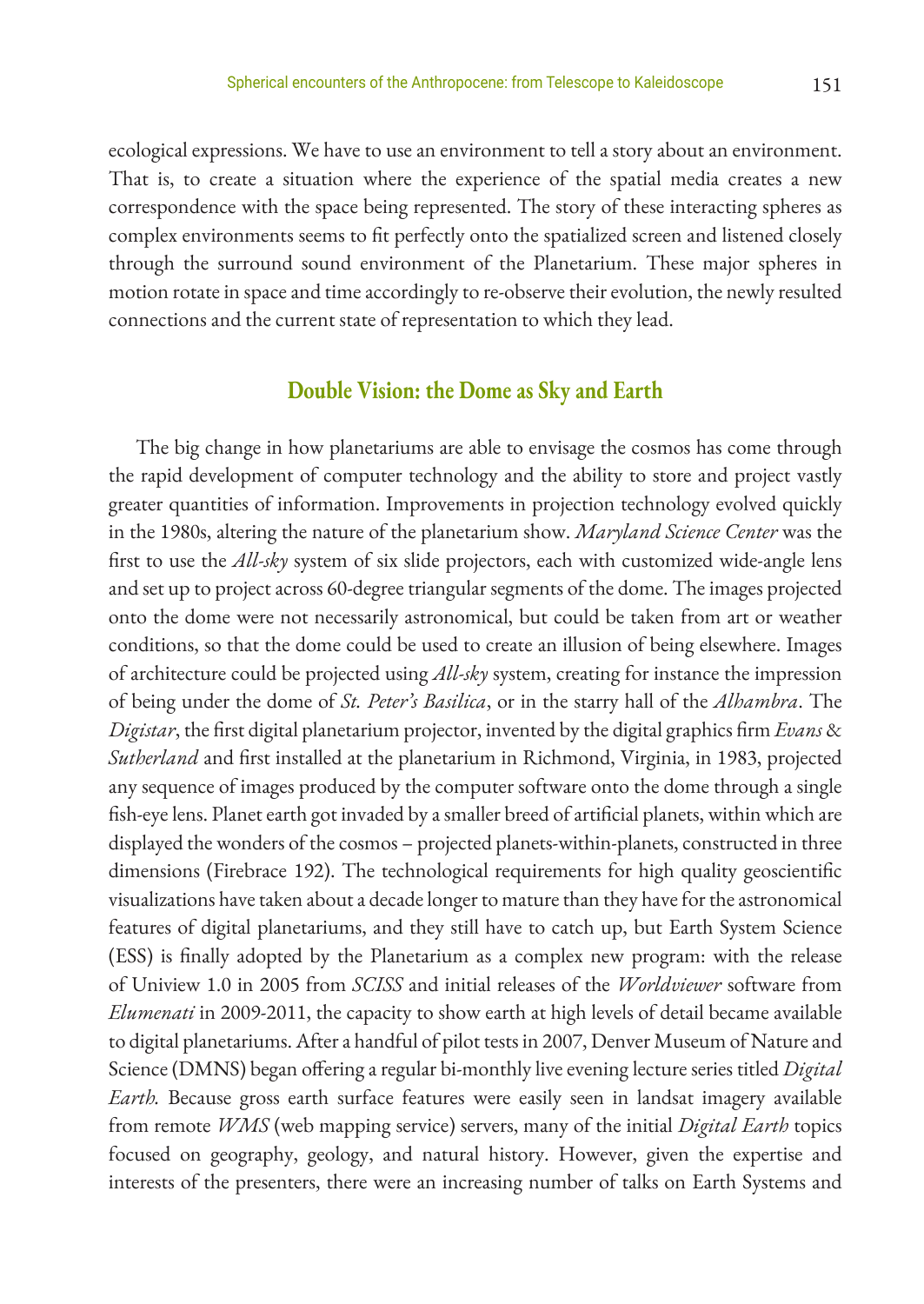global environmental change. Per absurdum, the digital technology in the planetarium thus reconnects our ontological link to Nature through satellite images showcasing not only re-created imaginaries but also direct data about our climate conditions: the explosion of information being returned from satellites and other remote sensing platforms has increased the availability of geospatial data highlighting any number of Earth phenomena (e.g., see Overpeck *et al*. 2011 for climate data). *Nasa Landsat* offers the longest continuous global record of the Earth's surface: for over 40 years, the *Landsat* program has collected spectral information from Earth's surface, creating a historical archive in quality, detail, coverage, and length. "It was the granddaddy of them all, as far as starting the trend of repetitive, calibrated observations of the Earth at a spatial resolution where one can detect man's interaction with the environment," says Dr. Darrel Williams, the *Landsat 7 Project* scientist (NASA website). Collected data during 50 years of space missions by manifold sensing media such as robotic probes, telescopes, spacecrafts, sensors cris-crossing the face of the globe are translated into "accurate imagery" to create 3D worlds that live in the computer and can be shown on the planetarium screen (Trakinski, Business Insider 2020).

 In his book, *Software Takes Command*, Lev Manovich explains that Google Earth is an example of a new genre of media that "does not have any fixed finite boundaries" (Manovich 36). In the book review, Yanni Alexander Loukissas writes: "In Google Earth, you can never click on the same river twice. The software application is not a fixed image of the earth, but rather a worldwide network of media in flux" (Loukissas 107). Using *OpenSpace*, an open-source software platform that the Hayden planetarium developed with NASA, the filmmakers can convert raw mission data into detailed 3D visualizations, building intricate photo-mosaic fly-throughs even in real time. It is basically a very advanced version of Google Earth, but for the universe (Pasternack 2020). Anthropocene in the Planetarium is addressed not only globally but at a planetary level.

These methods have also been approached since the view of the night sky from the surface of the earth, which had been the traditional way of pursuing astronomy. As a consequence, the sky has become increasingly obscured: "it is the first time in human history that we have lost the direct contact with the night sky. One third of humanity cannot see the Milky Way," said Fabio Falchi, physicist, working on light pollution for more than 25 years. In June 10, 2016, a joint study entitled *The new world atlas of artificial night sky brightness* was published in the open access journal *Science Advances*. The project was led by principal investigator Fabio Falchi with *Light Pollution Science and Technology Institute* (ISTIL, Italy), and with additional expertise from Duriscoe, the *National Oceanic and Atmospheric Administration* (NOAA, USA), *Deutsches GeoForschungsZentrum* (GFZ, Germany), and *University of Haifa* (Israel). They found that about 80% of the world's population and more than 99% of the U.S. and European populations live under light-polluted skies. Due to light pollution, the Milky Way is not visible to more than one-third of humanity, including 60% of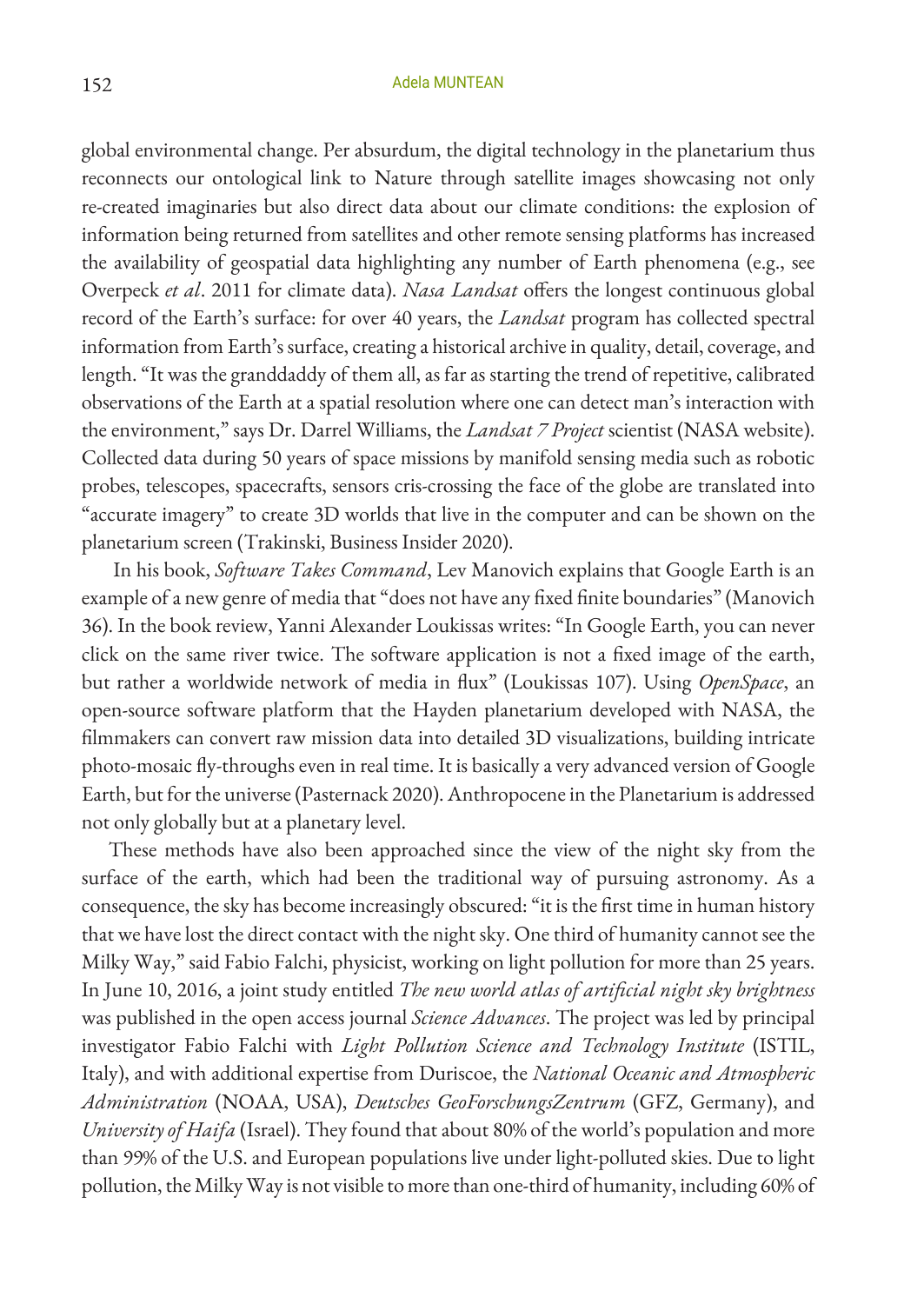Europeans and nearly 80% of North Americans. Moreover, 23% of the world's land surfaces between 75°N and 60°S, 88% of Europe, and almost half of the United States experience light-polluted nights (Falchi, Fabio, *et al*., 2016). Their study on light pollution was painstakingly produced over the course of more than 10 years from satellite data and verified by more than 30,000 on-the-ground measurements. As illumination from streetlamps and other artificial illuminations reaches into the night sky, it is reflected off moister droplets in the atmosphere, leading to a 'sky glow'. This light pollution, which would reduce if for some reason all the electric lights in the cities and on highways were switched off, is a sign of a condition that has steadily evolved since the days of Oskar von Miller (Firebrace 176-7).

At the same time, as we will later see, from an ecocritical perspective, this paradox contradicts itself in the moments when the continuous technological advancements and city pollution made the Planetarium space to signify a safe and quiet place where re-connection with Nature and our cosmic consciousness gets possible: "...Planetaria allowed visitors to escape from the light-polluted confines of an urbanized landscape and to re-experience the splendors of the stars as they had been known in preindustrial times" (Marché 146); and the "planetarium's strikingly realistic depiction of the night sky offered a respite for city dwellers from the growing impact of light pollution associated with modern urbanization and industrialization" (Marché 15). If, at the creation of the Planetarium, the real sky experience was replaced by a media simulation, today Nature is available to us only through this representational machinery conveying the most direct images about the Anthropocene condition.

## **From Telescope to Kaleidoscope**

For the first time in history, the physical survival of the human race depends on a radical change of the human heart — Erich Fromm

While approaches to art and science have long been separated in history, there is a broad consensus that there is something to be gained from encouraging artists and scientists to collaborate (Rodder 2016). Using a multidisciplinary approach to combat issues as expansive as climate change has the ability to provide a more diverse range of viewpoints, developing solutions that may incorporate aspects of multiple fields. By combining the arts and humanities with environmental sciences, new ways of thinking are sparked (Hayley 2019). How are the diverse scientific media appropriated by artists and put into intermedial relations to communicate topics about Anthropocene in various audio-visual productions? The lenses of the telescopes and satellites extend our scientific vision far away into the Universe to unfold its mysteries while the Kaleidoscopic lenses – representing creativity and playfulness – apply a hallucinatory and colorful filter to our vision to express our dreams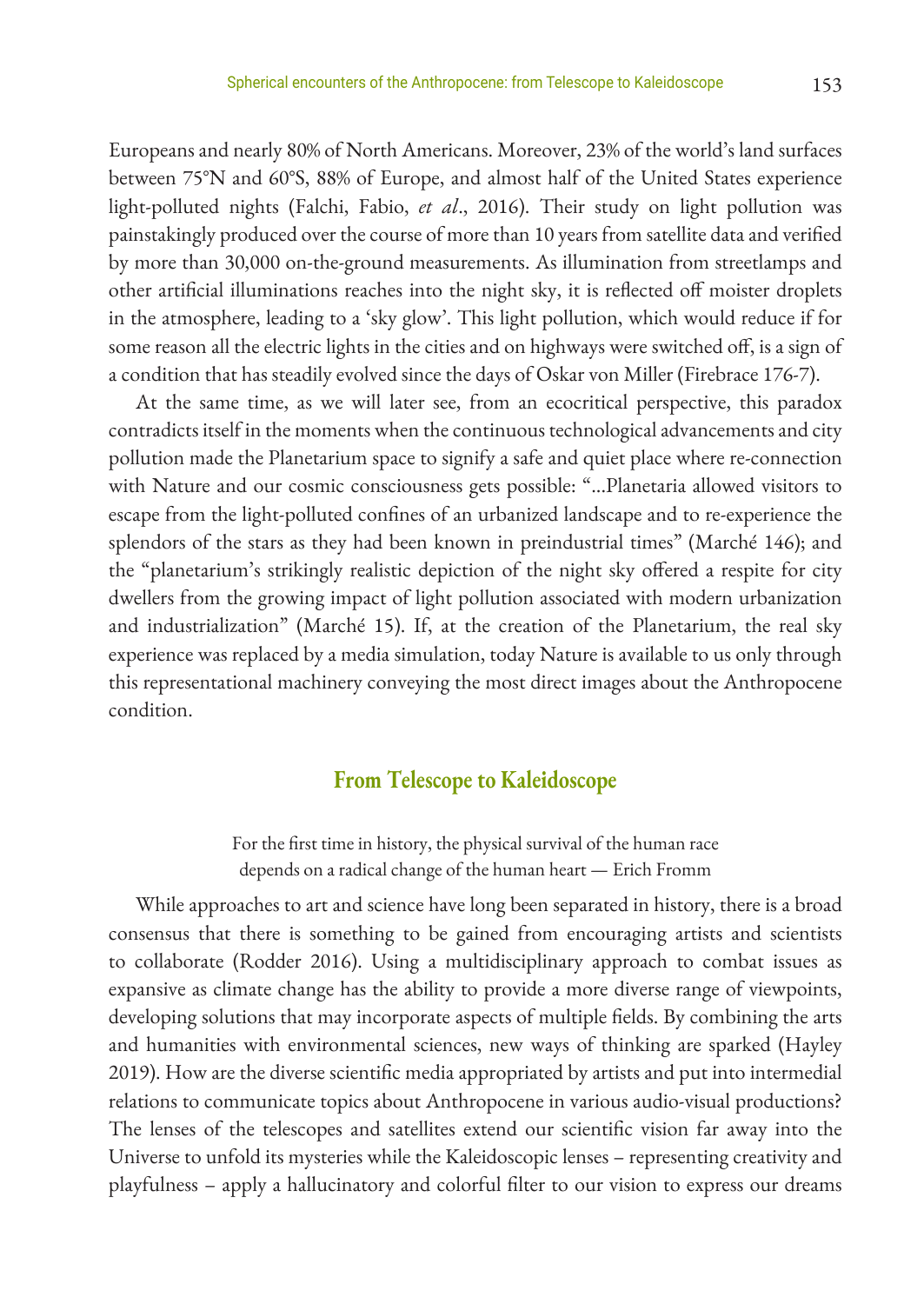and imagination through a multifaceted reality. The scientific and imaginative visions fused into interconnected, parallel universes can challenge our mundane notions opening up new causal connections, creating exciting discoveries, all under the notion of Anthropocene. As we will further see, the constant scientific discoveries and technological advancements are altering the nature of the Planetarium programming towards humanities and diverse medial expressions, including artistic practices exactly to foster a broader understanding of environmental complexities. By translating scientific data visualizations from pure information into narrative experiences, these shows invoke a planetary consciousness and social responsibility. Immersion as a technique builds an embodied connection with the projected environments: equipped with SCISS' Uniview, *Denver Museum of Nature and Science* worked with Kenji Williams on *Bella Gaia* in 2007, a program that combined live music and earth visuals (Yu *et al*. 2009). *Bella Gaia* is a live concert that mixes music, dance and satellite imagery of earth, time lapses, cultural heritage footage, NASA data visualizations to tell a cosmic story. By visualizing our effects on the biosphere the project is illuminating the relationship between civilization and nature as we enter the Anthropogenic Age. *Bella Gaia* is a new story for our time, delivered in the language and technology of the future, according to the information provided by the project creators on their website. Satellite photography along with surveillance cameras are imaging practices from which humans are absent. These practices are largely defined by Joanna Zylinska in her book entitled *Nonhuman Photography (*Zylinska 2017). As satellite imagery is decoupled from human agency and human vision the resulted photographic images are domesticated and objective. As artists add to these images music, performative events they add their subjective filter. By presenting these objective and subjective perspectives to large audiences the Planetarium is transforming these projects into intersubjective topics. Here we arrived at an interesting subject, a twofold debate regarding the Anthropocene that lurks between the human hubris and human guilt. While the approach of grand scales achieved through the cosmic zoom works well in understanding the interactions that maintain our existence and observe disharmonies, the same scale placed to humans seems to provoke further debates. While the term Anthropocene implies that humanity, humans in general, are responsible for bringing about the new geological age and that "humans as species are perceived in its finitude" (Di Blasi 2020), we know that behind each statistic there is a person — a parent, a spouse, a sibling, a neighbor, a friend. Every person is valued, each life is worthy. In a workshop entitled *Guilt in the Anthropocene* organized by the University of Vienna, Luca Di Blasi in his abstract entitled *Guilt and Finitude* writes:

Pessimist interpretations of the Anthropocene and the climate change confront us with the very possibility that we might have already crossed the point of no return and that the end of (large parts of) humanity can no longer be halted. By changing the scale from the individual to the species, mediating a collective human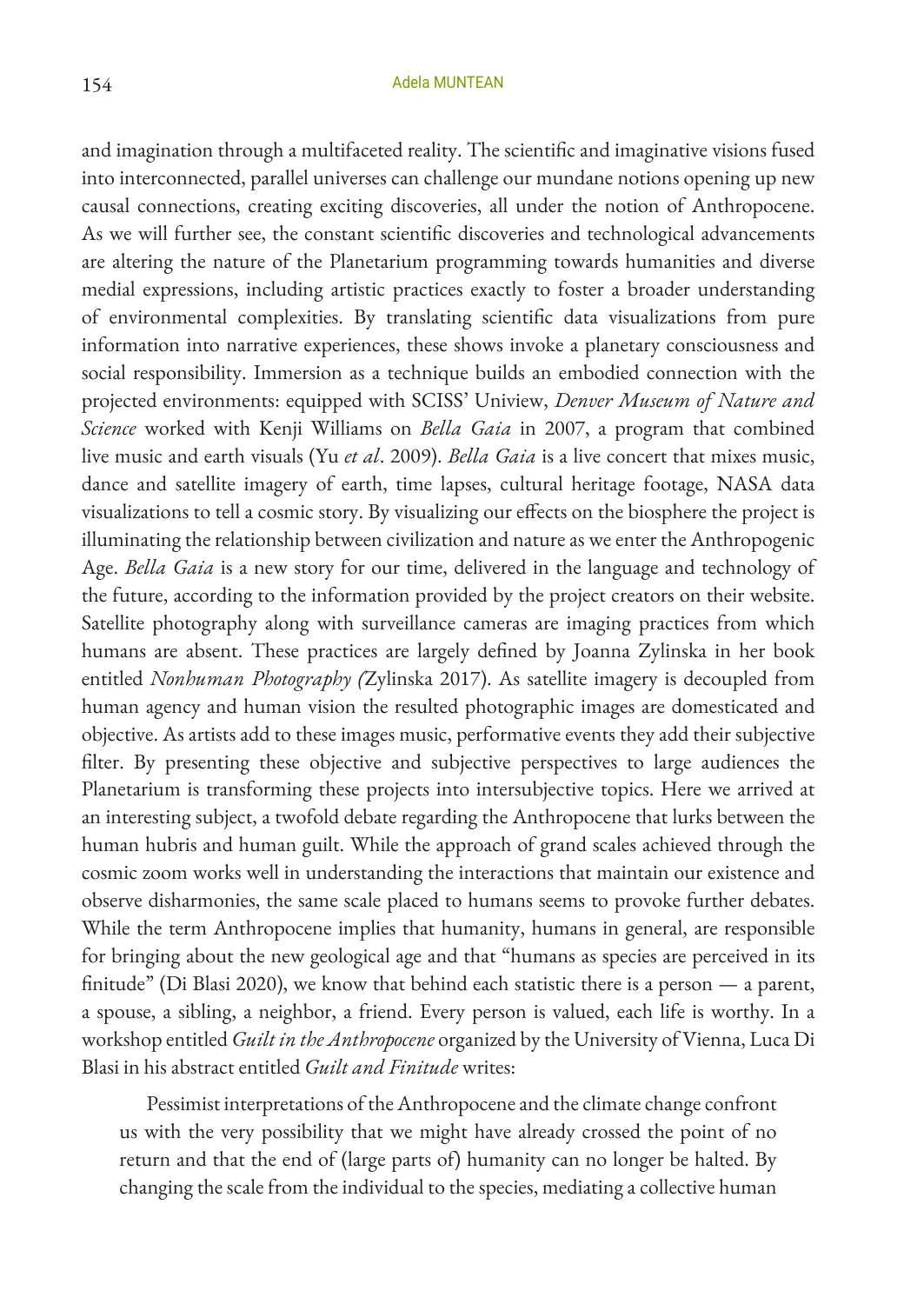guilt, including the possibility of a self-inflicted finitude of the human species can lead to an acknowledgement of an "existential human guilt" (Di Blasi 2020).

These sentiments come in contrast to the hubris of the Anthropocene, as expressed below:

At the apex of his insanity, Man has even proclaimed himself a "geological force," going so far as to give the name of his species to a phase of the life of the planet: he's taken to speaking of an "anthropocene." He observes the rarefaction of life on earth from space. He has the hubris to claim, paternally, to be "protecting the environment," which certainly never asked for anything of the sort... But who is this Man?" (To Our Friends 32-33).

The Planetarium addresses this question with a third attitude: in the 1930s, at a moment of existential crisis comparable to today's, Husserl likewise sought to reorient science around shared human experiences and common human needs. "To save society, science should embrace ethical projects" writes Deborah R. Coen in her book review entitled *Knowledge in the Anthropocene,* putting thus the emphasis on a new type of science proposed by Jürgen Renn in his book *The Evolution of Knowledg.* He argues here that "modern science, rather than striving to be value-free, should embrace ethical projects of the sort usually associated with religion" (Coen 256). In his book *The Overview Effect: Space Exploration and Human Evolution*, Frank White (1998) relates to space travel experiences as "spiritual technologies" that "maintain a link to the spiritual experience of the universe, generating a relationship with God, an ultimate oneness, 'the Universe,' or 'System of Systems'" (Quoted from McConville 78). The Planetarium doesn't address the human guilt or hubris, but common human ethical projects. For example, the movie *Fragile Planet* (2008) gives the audience an astronaut's view of the earth, highlighting unique regions that we may lose. The movie may trigger the Overview Effect, the affective response reported by astronauts who viewed earth from the orbit (White 1998), but this time the effect can be perceived at a large scale by the whole Planetarium audience again and again, configuring a sort of a generational reenactment. White describes this experience as a "cognitive shift in awareness with a new understanding of humanity and our place in the universe" (Quoted from McConville 303). In the Planetarium, the intersubjectivity is our fragile home, our earth, we as human species and our existence that depends on the well-functioning of the earth itself. Every time the quest of a planetarium movie is to search for habitats that might host extraterrestrial life, we find that there is no other Life found anywhere in the cosmos... There is only *One Earth* that is counting to one and no more (Schneider 2008). The importance of one earth, considered as a totality, emerged in tandem with early space travel and rising concerns about an imminent nuclear apocalypse (Joshua 133). As external architectural forms, the planetariums are naturally reminiscent of planets and other celestial bodies, but inside on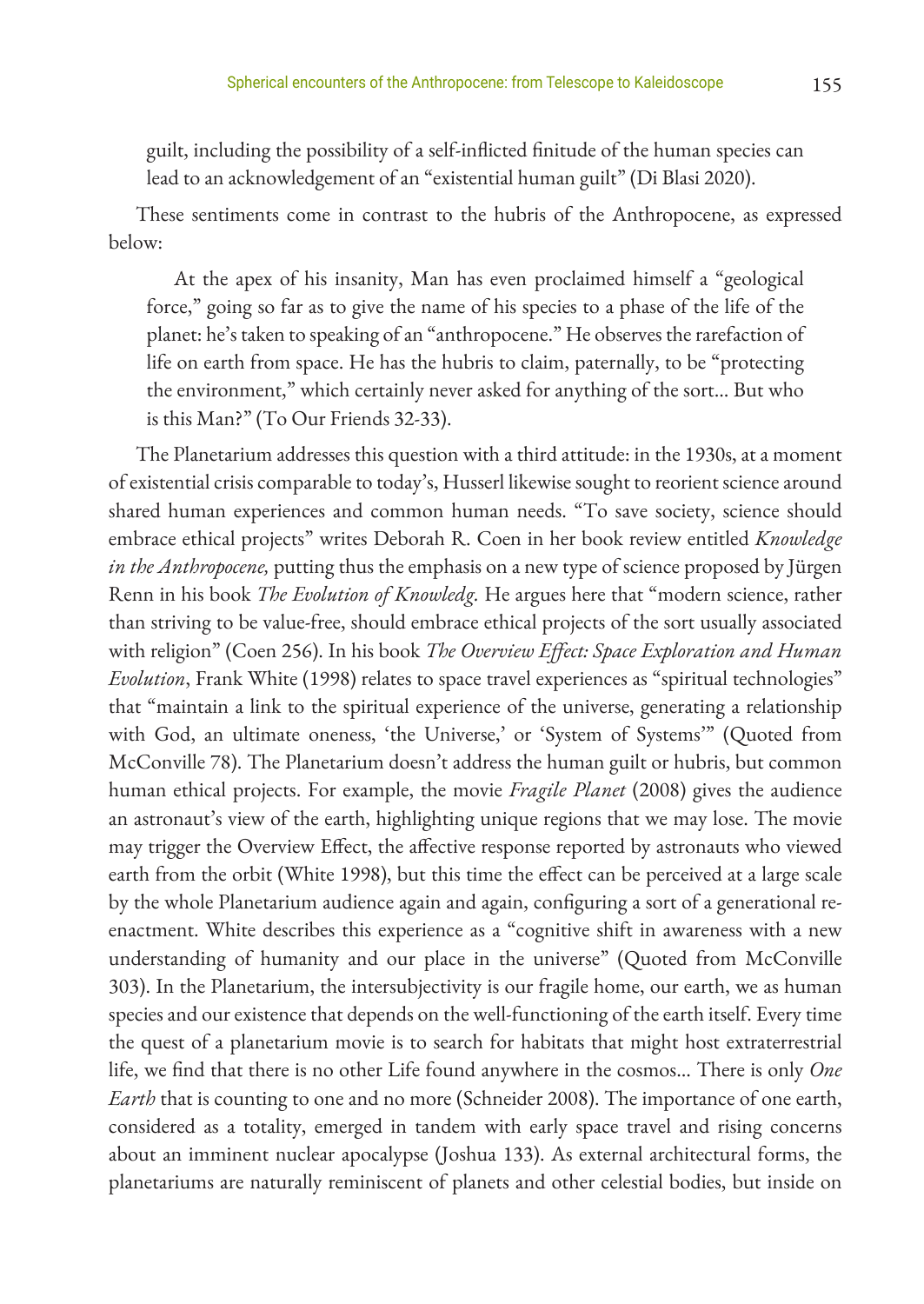the curved screen of the dome a new projection chapter begins by bringing the apollonian reverse gaze sensation to the wide audiences. Looking up, but seeming to look down to earth without changing any seat position, is reflected best in a new catch-phrase from California Academy of Science's Morrison Planetarium: "We put the earth in the planetarium."

Anthropocene in the Planetarium is always presented through the diverse Sphere interactions in a comprehensible way. The significance of a topic in the fulldome planetarium can be measured by how many pre-recorded programs have been developed on it. Global change may have enjoyed priority in the adaptation by the planetarium world since it is one of the most rapidly evolving geoscientific phenomena and is even of political significance (Yu *et al*. 2014). The Planetariums seem to show our world through contrasts: while the cinematic show *Dynamic Earth* (2012) explores the inner workings of earth's great life support systems using visualizations based on satellite monitoring data and advanced supercomputer simulations, the cutting-edge production follows a trail of energy that flows from the sun into the interlocking systems that shape our climate: the atmosphere, oceans, and the biosphere. To have the *Overview Effect* (White 1998) can be life changing, but what is on the other side of the coin? Space debris, also known as space junk, space pollution is made up from the satellites that humans launched into orbit and have stopped working, and some have crashed into each other and broken into tiny pieces. All those bits and pieces, and the old "dead" satellites, have become "space junk" that whizzes around the earth at superfast speeds. The planetarium film *Space Junk* (2019) screened at the Eos Planetarium Theater, traces the history of human-launched satellites and the origins of space junk, including some of the famous satellite collisions that have added to the growing ring of debris that orbits 22,000 miles above our planet. Along with the immersive sensory experience, the film also introduces Don Kessler the pioneering NASA researcher known as "The Father of Space Junk." To shift the basis of the technosphere's horizontal emphasis toward the orbital layer of satellites and debris that constitutes the technosphere's vertical expansion - the vertical expansion through an orbital layer of satellites (Gärdebo 2016). The repetitiveness of the Anthropocene as main subject in these productions is always grasping to keep-up with the speed and levels of endangered regions, species and occurring phenomena. *Mission Earth* (2019) sets the message that it is time to act upon the situation now, by presenting the interaction of the forces of nature out of balance, while *Our Living Climate* (2009) tells about the history of climate change on Earth at large. To describe the increasingly unpredictable world, the German sociologist Ulrich Beck introduces the term 'reflexive modernization' and argues that scientific and technical advances bring unquestionable benefits, but they also generate new uncertainties and failures, with the result that doubt continually undermines knowledge, and bring unforeseen consequences (Beck 2003). As an antidote for these uncertainties and the partiality of knowledge, but also for human claims of omniscience, come the 'technologies of humility' theorized by Sheila Jasanoff: "If we keep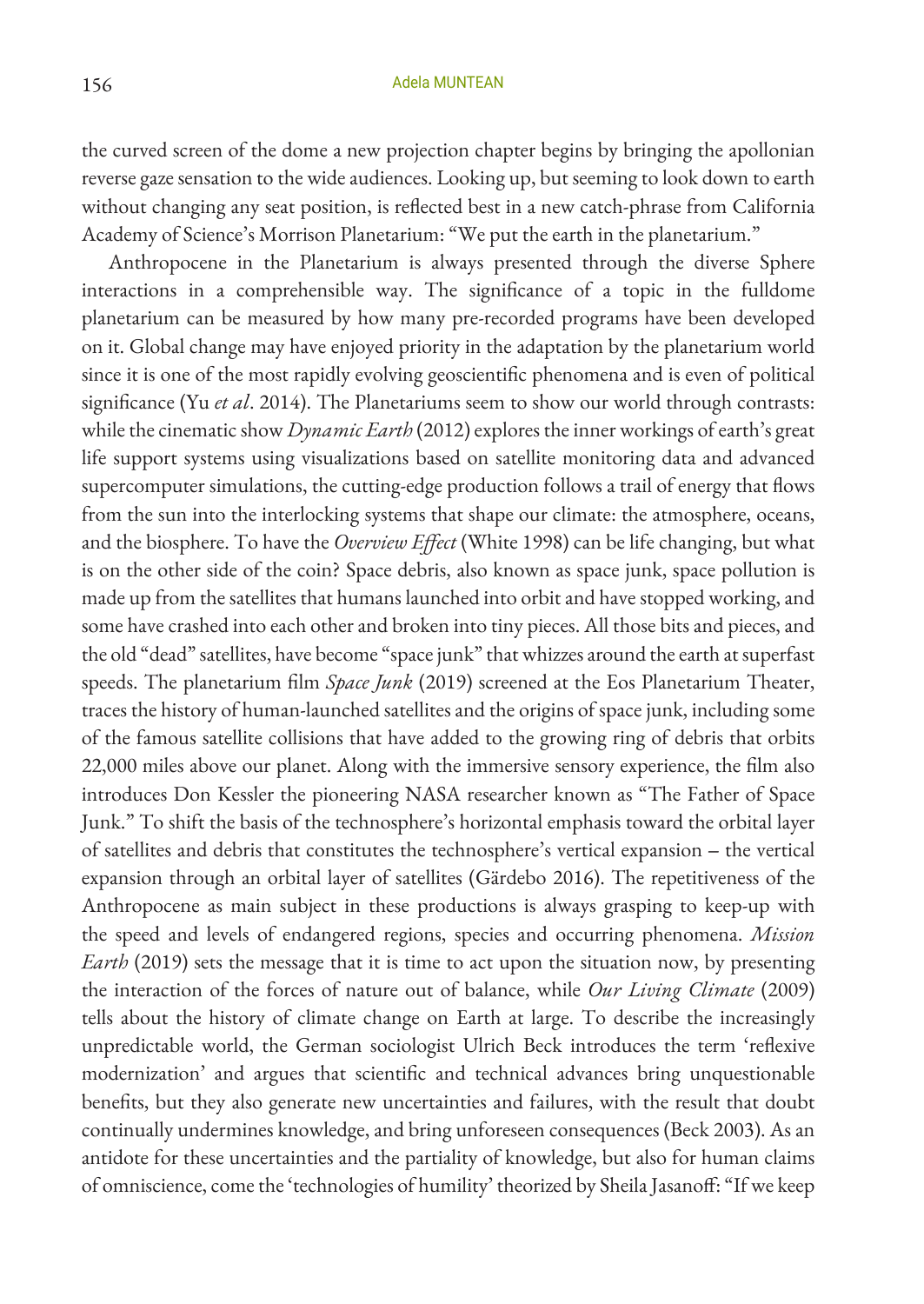the negative distributive impacts caused by new and emerging technologies under control, and consider lower-impact alternatives as needed, then we can use technology not to harm or destroy the world but to make it a truly better place" (Jasanoff 2007). Indeed, what the cosmos has to teach us is that our knowledge is limited and depends on new discoveries but also that our way of perceiving is delayed - seeing the phenomenon of a falling star shining now might have occurred 100 years ago in space. Cosmic images reach our eyes with a considerable delay. So does the Anthropocene – what we perceive actually started long time ago. To counteract the delay, each Planetarium production seem to hold a red flag, to make the red danger light beep and pulsate, re-enacting the fragility of the earth to each generation again and again: *Super Salvador* (2019) depicts a youthful and charismatic super-hero who invites children on a mission to help solve environmental problems in a very entertaining and clever manner: "If you also want to be a superhero, join us on this adventure and let's save our planet!" Planetarium productions addressing Anthropocene to children had grown into a separate genre and their main message is the use of renewable energy sources and recycling. Instead of turning these productions into green jeremiads of the Anthropocene era to dramatize the crisis, the experience is placed on shared values and new methods of possible sustainable practices.

The immersive space of the Planetarium thus acts as a creative environment, a platform fostering collaboration, communication, empathy, creative agency, and connectivity through multiple disciplines and working methods. The level of collaboration that these shows imply is impressive. Just to name an example, *Dynamic Earth* (2012) show is the result of a twoyear long collaboration between Spitz Creative Media, the Advanced Visualization Lab at the National Center for Supercomputing Applications (NCSA) at the University of Illinois, NASA's Scientific Visualization Studio, and Thomas Lucas Productions, Inc. produced in association with the Denver Museum of Nature & Science and NASA Earth Science.

The Anthropocene represented in the Planetarium reminds us of the necessity to think at more-than-human scales: considering deep time and vast space as well, reflecting on complex processes, the *Anthroposphere* is addressed not only globally but at a cosmic level. The common element employed in all Planetariums is the orders of magnitude, a class in a system of classification determined by size, typically in powers of ten. This is achieved by zooming from a micro to a macro scale, or from a normal view to macro and then back into the micro.

Thus, the Anthropocene in the Planetarium is seen between the overview and detail at all scales. A pixel is generally thought of as the smallest single component of a digital image, which today arrives at the highest levels of digital values: gigapixel, terapixel, gigapan. High resolution maps about earth and cosmos are available today through dedicated software. Through zooming out,e becomes a dot on the screen, through zooming in, the invisible is made visible.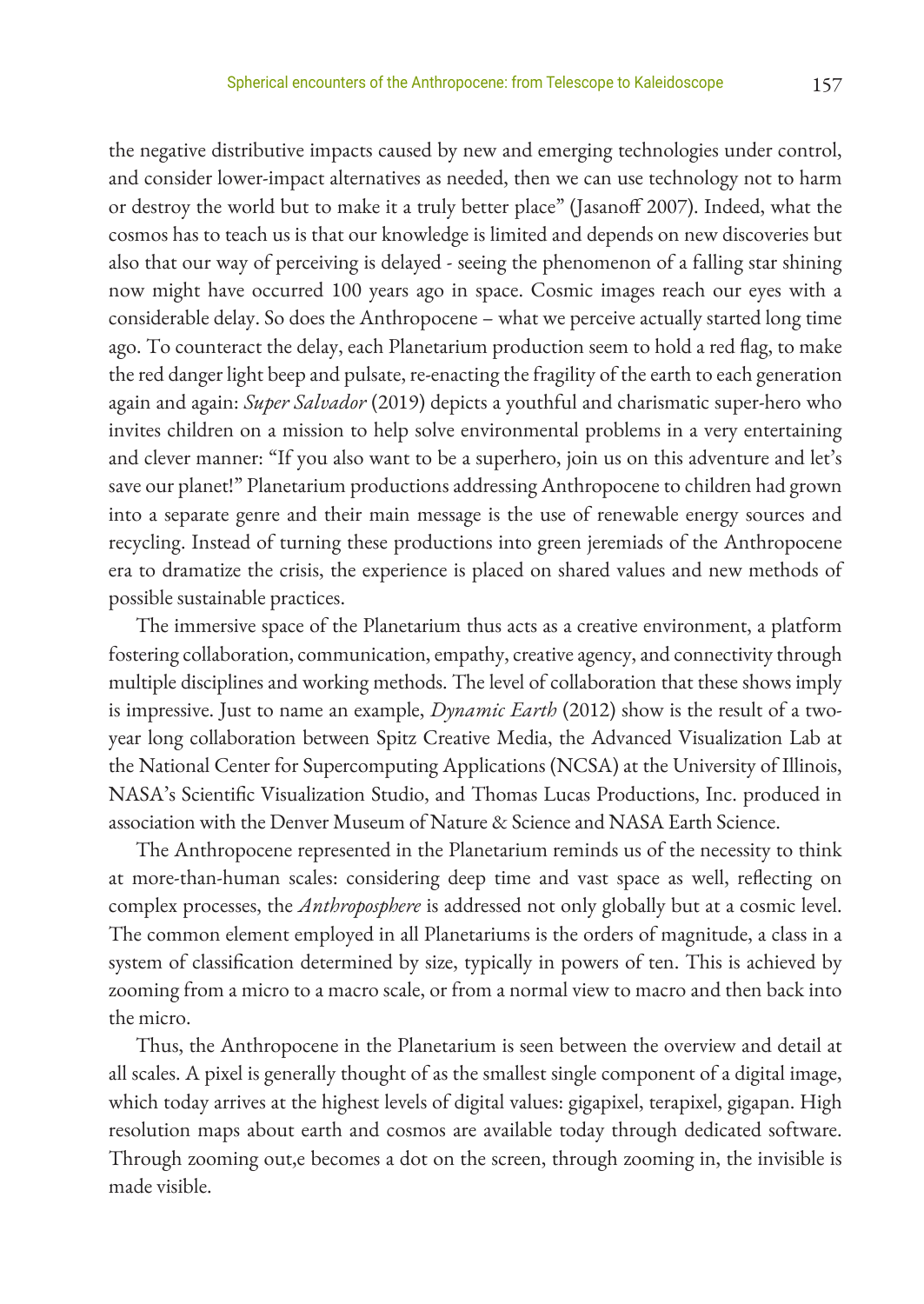## **Interactive ArtSpheres**

While the majority of the Planetarium shows focus on narrating the scientific and natural descriptions of the Anthropocene, the interactive and haptic projects seem to enact inner spaces of psychological and social processes through forgotten embodied perceptions. These artists seem to readdress the globe, global and globalized through sphairopoiia, the Greek art of sphere-making (Evans 262) by extensive use of the material artifact and the environment of the sphere.

The question of reversing Entropy addressed to Multivac resurrects today through a myriad of pulsating light of leds that illuminate our contemporaneity with algorithmic radiance through state-of-art spheres connected to the computer that are becoming complex expressive surfaces: *Entropia* (2014) is a live performance that is based on an audio reactive geodesic led sphere that keeps a constant interaction with the generative visual projections on the inner surface of the Satosphère, an 18 m immersive theater dedicated to immersive art. The sound artist stands inside the led sphere, while the other team members perform real time pixels mapping and visuals. The audience is placed in the interstice created by the duality of physical light of the geodesic sphere and external walls projection, filled by cutting-edge sonic material visuals made by using real time, 3D programming. A spherewithin-a sphere, the project aims to create an immersive scape made of interconnected layers of various media using a multi-modal experience by mixing sound, architecture, design, physical light, and 360° visuals. The geodesic led structure is used to pay tribute to the ideas of Buckminster Fuller whose mission was the implementation of a sustainable development in a world with finite resources. *Entropia*, the title of the performance, states that any real transformation occurs with inevitable increase in global disorder; disorder measured by entropy, a law that involves several questionings for our own civilization progress and our duty to necessarily think of a sustainable development. But the question is how to achieve this sustainability? This is what the two scientists asked Multivac in the science fiction story too. Another led installation resembling a geodesic dome entitled *Konstellation* (2019) wishes to question our relationships with the worlds around us. In a constantly hyperstimulating and changing city we often feel disconnected from Nature. The artist proposes to bring back the stars through computer programmed rhythmically pulsating led patterns that are to be viewed from the inside outwards toward the stars. The creator's statement is to virtually recreate our lost paradise by stimulating interrogation while arousing wonder. *The Disenchantment of the world*, a phrase borrowed from the poet Schiller, as Charles Taylor and later Max Weber and also Alkis Kontos theorized it, is a world driven by individualism, the overvaluation of rationality, and the political implications in a world of individualism and instrumental reason. However, through 'disenchantment' (*Entzauberung*), Weber had in mind the distancing from the immediate experience of nature – and, indeed, the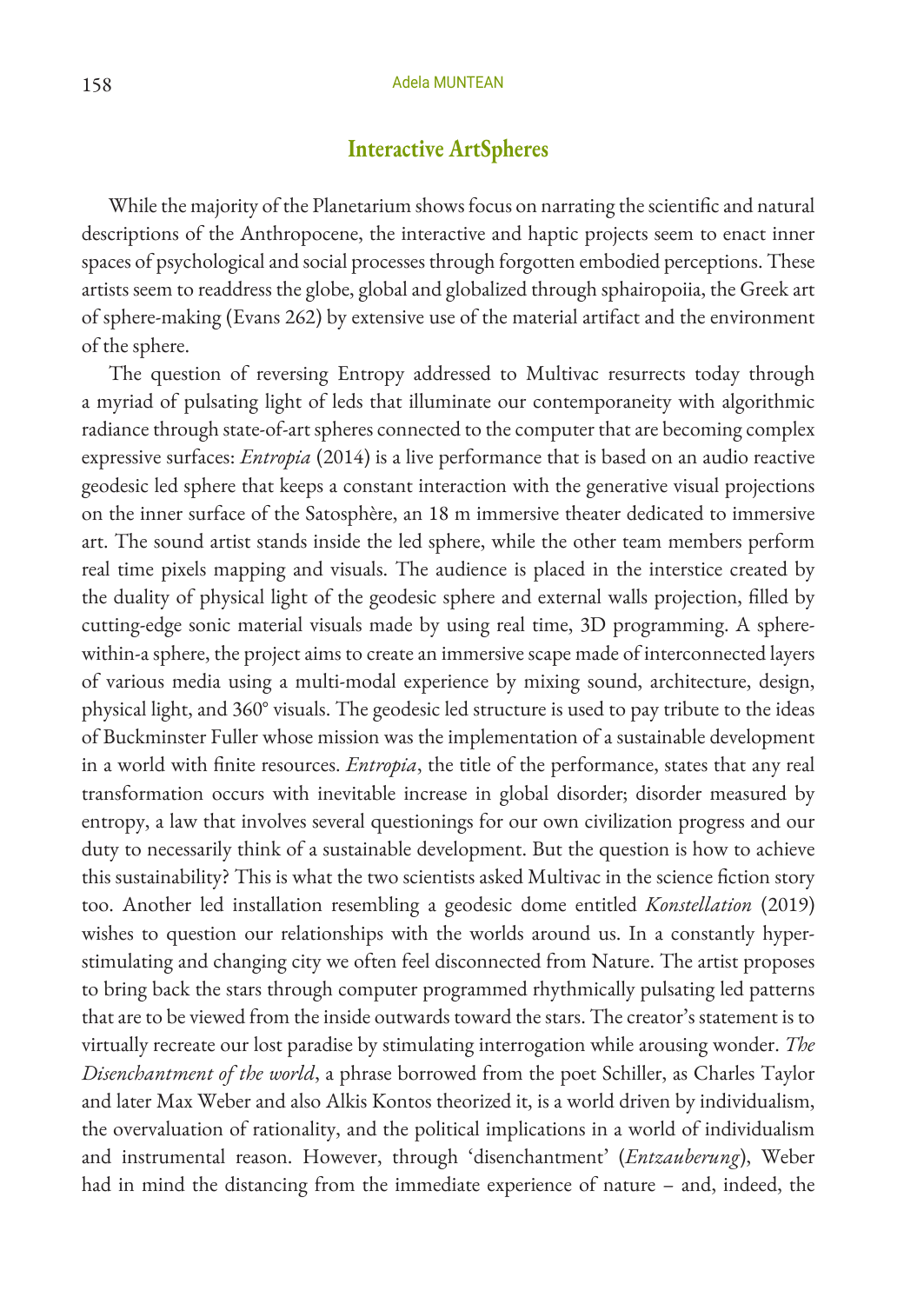experience of the sacred in nature that had predominated in the medieval mind – through the emergence of the modern scientific viewpoint, and the increasing rationalization and bureaucratization of society enabled by the technological and economic advances of the age, which together created a sense of alienation of the individual, from the natural environment and the social other (Trubshaw 2017). Kontos asserts that it is rationality that is the underlying drive of disenchantment. Rationalization seeks to empty the world of any sense of magic, mystery, and thereby any meaning. "Disenchantment" literally means "de-magication." It is rationalization that deduces our human experience so that emotion and soul, which is a central characteristic of humanity, is either irrelevant or absent. With rationality, humans are left devoid and anaesthetized (Shah 2020). *The Enchanted sense of the World* was defined as one filled with meaning and integration. People were in a constant dialogue with their communities and nature when living in a symbiotic relationship with their environment. The cosmos and natural world was alive in the human eye: the sky provided characters, mythologies, storytelling experiences, and the sense of the sublime. However, the mechanization and rationalization of the Sky through science and technology, leading to the *telescopic and satellite vision*, brought an intermedial re-enchantment, regaining our sense of wonder and awe through the Planetarium by artistic practices, or as it is mentioned here, the kaleidoscopic vision.

 Bruno Latour (1990) addresses the importance of visual inscriptions and their enabling technologies within this transformation, connecting visualization to cognition through what he calls "thinking with the eyes and hands" (Latour quoted by McConville 47). The sky gets translated by artists to our senses visually and auditory, but can we really touch the skyline? The public art installation entitled *OH!* (2018) invites the audience to touch the skyline with their hands. *OH!* is a 1:60 scale model of the Science World, the iconic building of Vancouver which is positioned on the edge of False Creek river and its unique geodesic shape can be seen from almost every vantage point in the city. The miniature replica is covered with 240 LED lights and 240 sensors that 'feel' the movement of people's hands as they touch the model. The sensor data is sent to the actual lights on Science World via wireless cellular connection and changes the patterns of light on the landmark structure in real time. OH!'s software was developed to include six different animations of varying colors and patterns, all of which can easily be switched on-site through a custom app on a smart device. The Telus World of Science Edmonton in Vancouver was built for Expo 86 and was inspired by Buckminster Fuller's geodesic dome. However, the installation *OH!* seems to materialize Fuller's unrealized *Geoscope*. In 1962 he proposed to create a 200-foot-diameter (61 m) globe, which would be covered in colored lights so that it could function as a large spherical display. It was envisioned that the *Geoscope* would be connected to computers which would allow it to display both historical and current data, and enable people to visualize large scale patterns around the globe (Fuller 1962). Many of Fuller's ideas for the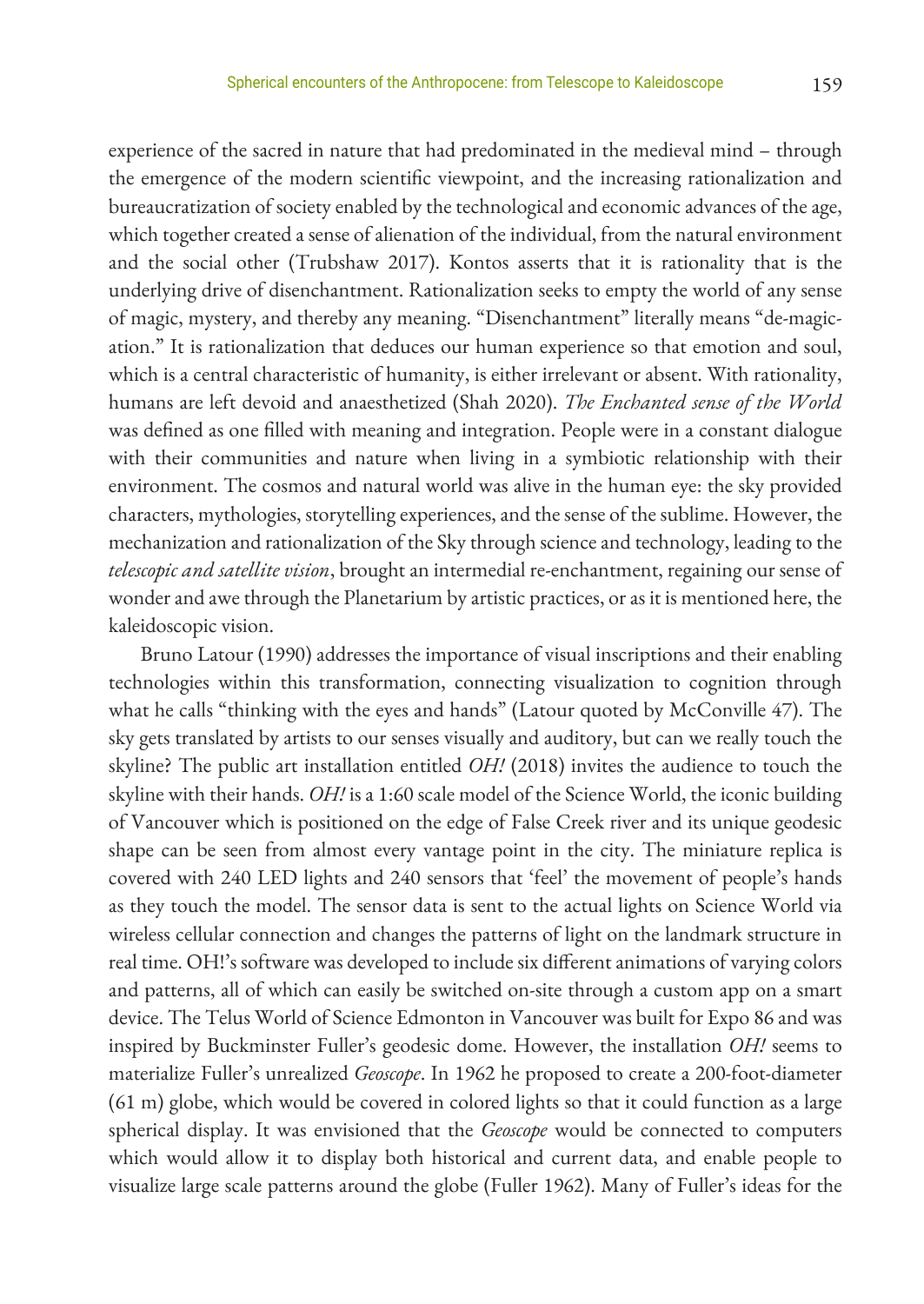functions of the *Geoscope* are now being realized by virtual globes called Science On a Sphere. Fuller paraphrased from *Critical Path* says: "We also need to construct many Geoscopes, which are large, see-through spheres shaped and oriented like the planet earth. By standing inside, you can view the stars exactly as they appear to anyone standing at any point on earth. Computers for each Geoscope will "store all relevant inventories of world data arranged chronologically, in the order and spacing of discovery, as they have occurred throughout all known history." Time-lapse images projected onto the Geoscope will display in a matter of minutes all sorts of global, long-term trends, everything from continental drift to human migration to use of transportation. With the Geoscope humanity would be able to recognize formerly invisible patterns and thereby to forecast and plan in vastly greater magnitude than heretofore" (Fuller 1981). "Working together at the intersection of art and science to create experiences that evoke a sense of wonder and engage the public at this scale is super exciting. The goal was to create a space for social interaction and we feel that *OH!* does just this," Tom Cummins, director of exhibitions at Science World, says (Chan 2017)."The future is what you make of it! We cannot foresee the future, but we can shape it" remarks Martin Kutsch, one of the main members of the project that functions as a metaphor for a predicting machine, displaying a set of questions, pieces of information, and visions of the near future of our society: *The Future Room* (2017/2020) is a participatory installation based on a speech recognition system. It is a virtual knowledge space that shows us imagined futures in which visitors can interact via a voice recognition system. The work takes the form of fourteen information clouds visualized in an immersive dome environment. Visitors are invited to choose one of the themes by speaking into a microphone. This sets off the screening corresponding to their choice: Artificial Intelligence, Education, Energy, Evolution, Finance, Genome Editing/CripsR, Information, Quantum Physics, Migration, Politics, Religion, Urbanisation, or Work. Today Asimov's giant centralized computer is part of our everyday reality as we are asking questions from Siri, Alexa, Cortana, Bixby, Viv, Alice, Google Assistant, and we increasingly rely on anthropomorphised artificial intelligence –powered voice assistants in our homes or in our hands for weather, news, homework help and such. *The Future Room* is both utopia and dystopia. According to the project's motto, the *Future Room* provides thought and visions for the future. Encapsulated in a cloud of information, the future will only be visible where we strive to imagine it. From abstract generative animations to politically relevant statements, the animations treat the dome as an intermediary membrane between the inside and the outside, a thin layer between disenchantment and re-enchantment. The project allows for multiple, non-hierarchical entry and exit points in data representation and interpretation. It is very true that the method of our time is to use not a single but multiple models for exploration.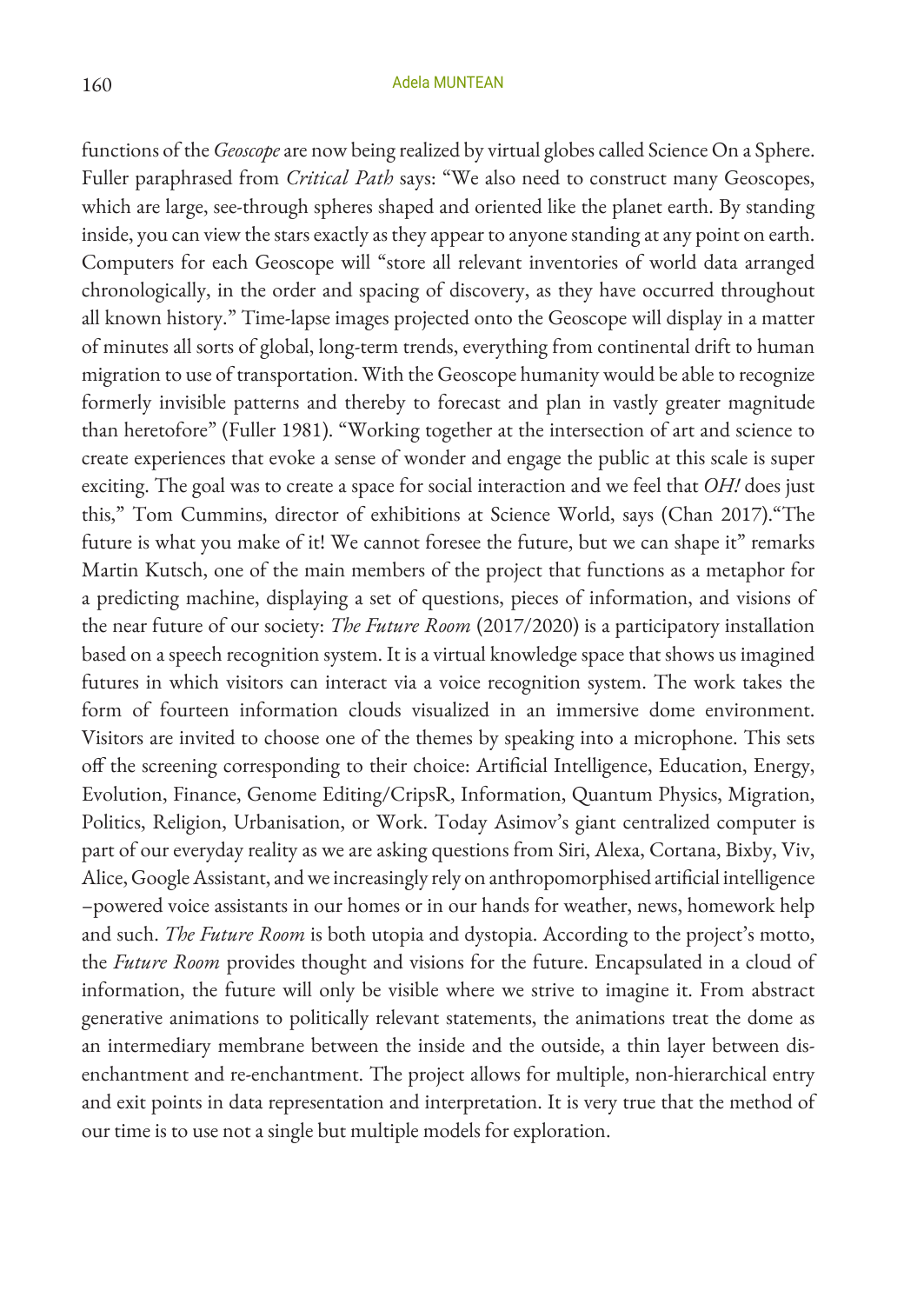### **Conclusions**

Immersing viewers inside large panoramic image "bubbles", or spherical images rendered completely digitally called as fulldome masters, means immersing people in places from the past, present, or future. A suspension in another space and time happens. Foucault uses the term *heterotopia* to describe spaces that have several layers of meaning or relationships to other places than it immediately meets the eye and describes certain cultural, institutional and discursive spaces that are somehow 'other': disturbing, intense, incompatible, contradictory, or transforming (Foucault 20). New Media scholar Hye Jean Chung applies the concept of heterotopia to describe the multiple superimposed layers of spatiality and temporality observed in highly digitized audiovisual media. She is expanding Michel Foucault's concept of heterotopic spaces to encompass the digitally composited environments in contemporary cinema, introducing the critical concept and methodology: *"media heterotopia"* (Chung 17- 37). In her book, she demonstrates the use of *"media heterotopia"* as a mode of perception that recognizes and describes new hybrid forms, that is, digital composites of multiple layers that contain material residues of globally dispersed film production. It examines industry practices that take place in the workflow of global production pipelines in a digital era: "Because digital compositing is an integral stage in film production that achieves the technical and aesthetic merging of multiple digital layers, assets, and environments, the critical appropriation of this term is apposite to analyze the site-specific conditions of contemporary film production and the effects they produce" (Chung 3). In our case, the screen architectonics imitating the ancient sky coupled with state-of-art imagery generates not only a representation of space, but spatial experiences as well, so my aim here is further contextualizing the *"media heterotopia"* concept as *"liminoid media heterotopia"*: in 1974, Victor Turner coined the term liminoid to refer to experiences that have characteristics of liminal experiences but are optional and do not involve a resolution of a personal crisis. Unlike liminal events, liminoid experiences are conditional and do not result in a change of status, but merely serve as transitional moments in time. The liminal is part of society, an aspect of social or religious rites, while the liminoid is a break from society, part of "play" or "playing" (Turner 85). With industrialization and the emergence of leisure as an acceptable form of play separate from work, liminoid experiences have become much more common than liminal rites. In these modern societies, rites are diminished and 'forged the concept of "liminoid" rituals for analogous but secular phenomena' such as attending concerts and other liminoid experiences. Edith Turner, Victor Turner's wife, further develops the idea and uses the term *"Communitas"* referring to an unstructured state in which all members of a community are equal, sharing a common experience, usually through a rite of passage. The transient personal experience of togetherness which occurs during events generates *existential or spontaneous communitas* (Edith Turner 2011). Indeed, in the Planetarium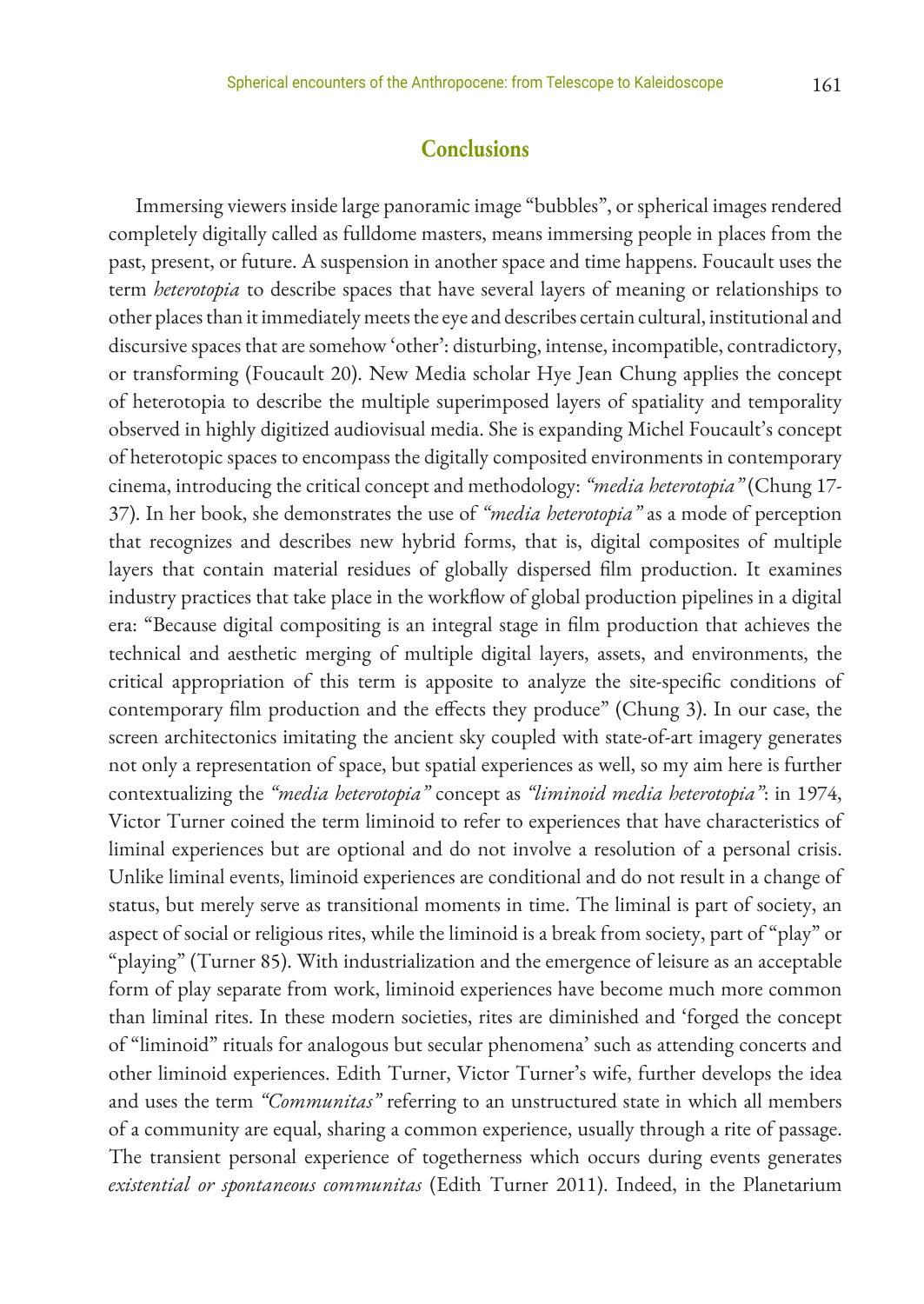and ArtSpheres, the limit of our knowledge and our existence becomes questioned through multiple types and layers of media in a 'playful' manner. However, this is my personal interpretation of possible spectatorial experience. To attest this, audience research should be done through questionnaires or video interviews.

Thus, experiencing the Anthroposphere in the Planetarium functions in-between the 'liminoid' – as we experience representations of the Anthropocene – and 'liminal' – while in reality we are in the Anthropocene already.

Planetariums and ArtSpheres, with their spherical screen imitating the sky and the earth are exploring at a very intimate level the role of human imagination in shaping the Anthropocene. Through the integration of both artistic animations and scientific visualization, participants are taken to the heart of Earth's regenerative systems and invited to re-imagine humanity's relationship to our home planet. Strategies for sustainable transformations are needed, as we have to fundamentally rethink our existence. By evoking the imagination beyond our daily experiences, these programs reveal complex interpretations of an interconnected and re-enchanted world. Our "post-media condition" (Weibel 2006) in which "no single medium is dominant any longer; instead, all of the different media influence and determine each other" mimics the anthropogenic mechanism: all life elements are important; we cannot reduce Anthropocene to one element but to several influences that continuously determine each other. The analyzed Planetarium and immersive dome art projects seem to function as living spherical organisms existing in various systems of balanced symbiotic relationships creating all together art ecosystems or new constellations that address the anthropogenic condition with multiple and diverse meanings in which personal, social-cultural, historical, and aesthetic dimensions coexist. The projects create a dialogue between the academy, industry, and the public sphere; between theoretical and applied knowledge to re-question contemporary topics such as environmental issues, recycling, new materials, regenerative practices, and the role of computers, data sensors, data visualizations. These immersive spaces are perceived by the public as creative environments fostering collaboration, communication, empathy, creative agency, and imaginative play generating contact, connectivity, culture and a platform for social innovation in science and art projects. The Planetarium cinematic shows shape our knowledge and consciousness by learning and understanding how the sphere interactions manifest and then how we humans further alter them. ArtSpheres address the Anthropocene at the intersection of technology and physical sensation surveying our emotions. Planetariums and ArtSpheres act as spaces for spherical encounters of the Anthropocene represented through immersive cinematic narratives and interactive art installations all connected to and fed by "the post-media computer, the universal machine" (Weibel 2006).

How do we feel the Anthroposphere? These projects hold a contrast between the telematics and the physical presence necessary to achieve the interactivity embedded in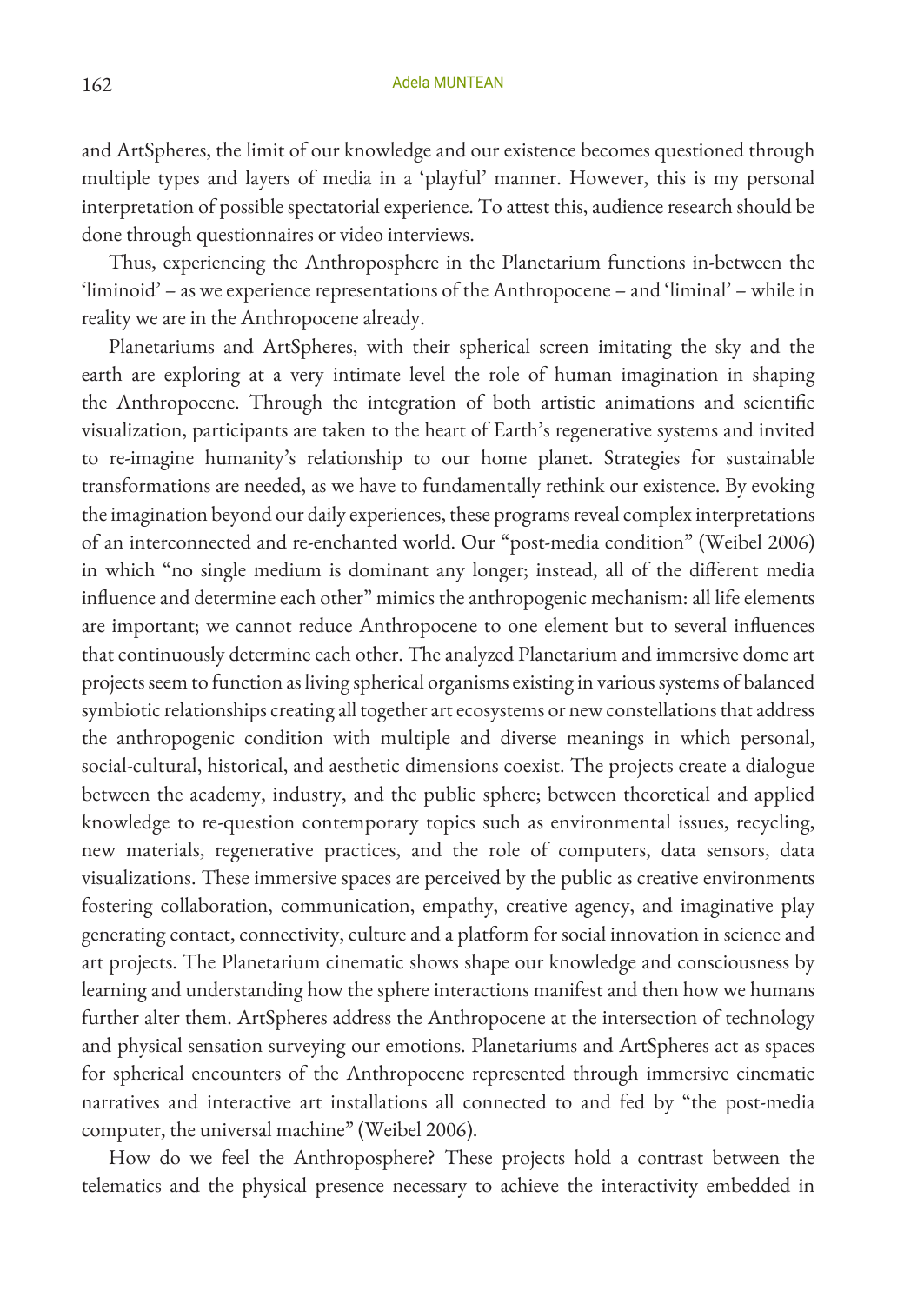the artworks: while interactivity and the haptic objects require the physical presence of the participants, telematic art is the networked presence through technology. These ArtSpheres require the very earthly presence of the participants: their touch and wonder (*OH!*), their voice (*Future Room*), and their ancestral consciousness (*Konstellation*), to make them feel not only globalized citizens but cosmic entities. Displayed locally, Planetariums and ArtSpheres embrace our global concerns to transcend them. From the here and now we flow along within the infinite Universe where feeling bodiless we float but gravity like a magnet drags us home from the outer space to the inner reaches of our human heart. Our postures in relation to these Spherical encounters are ultimately metaphysical. Cybernetic serendipity became our medium to attend cosmic revelations in these Planetariums and ArtSpheres. For now we should let Multivac do his complex calculations and come back later to see what he came up with.

## **Works Cited**

- Asimov, Isaac. *In Memory Yet Green: The Autobiography of Isaac Asimov*. First Edition, Avon Books, 1980.
- Atkins, Robert. *ArtSpeak: A Guide to Contemporary Ideas, Movements, and Buzzwords, 1945 to the Present*. Third, Abbeville Press, 2013.
- Beck, Ulrich, *et al.* "The Theory of Reflexive Modernization." *Theory, Culture* & *Society*, vol. 20, no. 2, 2003, pp. 1–33, doi:10.1177/0263276403020002001.
- "Bella Gaia Beautiful Earth." Bella Gaia Beautiful Earth, 2019 Remedy Arts, www.bellagaia.com/ events.html. Accessed 16 June 2020.
- Benjamin, Walter. *Modern Classics One-Way Street and Other Writings* (Penguin Modern Classics). Penguin Classic, 2009.
- Boulding, Kenneth E. "The Economics of the Coming Spaceship Earth." *Resources for the Future,* edited by H. Jarrett. Baltimore, Johns Hopkins University Press, 1966, pp. 3–14.
- Business Insider India. "New, Detailed Pictures of Planets, Moons, and Comets Are Neither Photos nor Animations - They're Made Using Da." *Business Insider*, Times Syndication Service, 22 Jan. 2020, www.businessinsider.in/slideshows/miscellaneous/new-detailed-pictures-of-planets-moonsand-comets-are-neither-photos-nor-animations-theyre-made-using-data-from-50-years-of-nasamissions/slidelist/73503737.cms. Accessed 17 June 2020.
- Chan, Kenneth. "You Can Now Use This Orb to Change the Lights at Science World (PHOTOS, VIDEO)." *Venture Vancouver*, Daily Hive, 11 Aug. 2017, dailyhive.com/vancouver/science-worldlight-control-art-installation-2017. Accessed 17 June 2020.
- Chung, Hye Jean. *Media Heterotopias: Digital Effects and Material Labor in Global Film Production*. Illustrated, Duke University Press Books, 2018.
- Coen, Deborah R. "Knowledge in the Anthropocene." *Science*, vol. 367, no. 6475, 2020, pp. 256, doi: 10.1126/science.aba1244.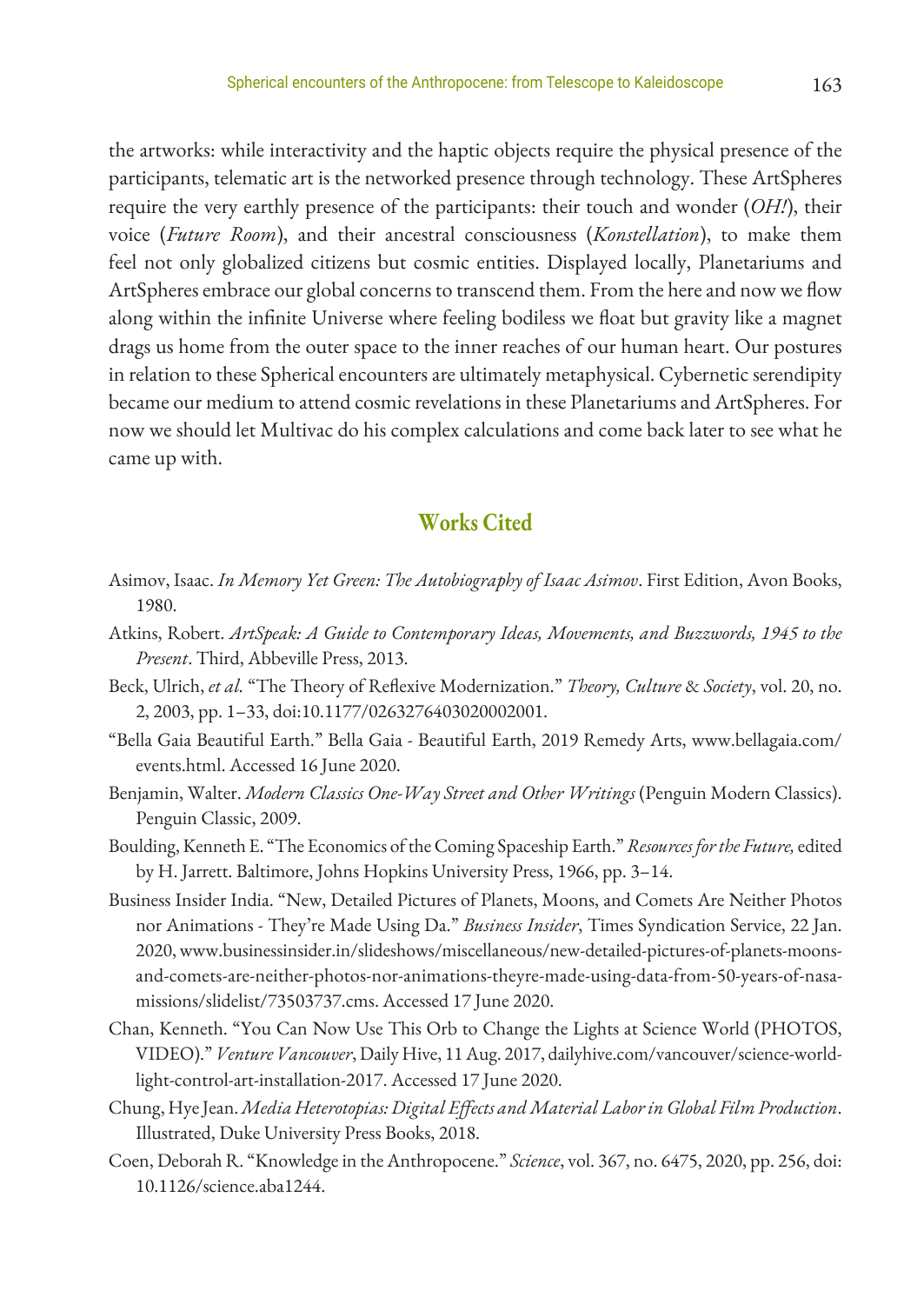- Committee, The Invisible, and Robert Hurley. *To Our Friends (Semiotext(e) / Intervention Series).* Illustrated, Semiotext(e), 2015.
- DeMarrais, Elizabeth, and John Robb. "Art Makes Society: An Introductory Visual Essay." *World Art*, vol. 3, no. 1, 2013, pp. 3–22, doi: 10.1080/21500894.2013.782334.
- "Dynamic Earth Fulldome Show." *Fulldome Database*, 2012, www.fddb.org/fulldome-shows/ dynamic-earth. Accessed 16 May 2020.
- Directorate, NASA Science Mission. "Earth Art Ebook." *Earth as Art NASA*, National Aeronautics and Space Administration, 12 Nov. 2012, www.nasa.gov/connect/ebooks/earth\_art\_detail.html. Accessed 16 May 2020.
- Elleström, Lars. *Media Borders, Multimodality and Intermediality.* Palgrave Macmillan, 2010.
- Falchi, Fabio, *et al.* "The New World Atlas of Artificial Night Sky Brightness." *Science Advances*, vol. 2, no. 6, 2016, doi: 10.1126/sciadv.1600377.
- Firebrace, William. *Star Theatre: The Story of the Planetarium*. Illustrated, Reaktion Books, 2017.
- Flusser, Vilém. "On Memory (Electronic or Otherwise)." *Leonardo*, vol. 23, no. 4, 1990, pp. 397–99, doi: 10.2307/1575342.
- Foucault, Michel. *The Order of Things: An Archaeology of the Human Sciences.* Routledge, 1994.
- Fuller, Buckminster. "Buckminster Fuller." *Perspecta*, vol. 1, 1952, pp. 28-37, doi: 10.2307/1566844.
- Fuller, Buckminster, and Kiyoshi Kuromiya. *Critical Path*. 2nd ed., St. Martin's Griffin, 1982.
- Fuller, Buckminster. *Operating Manual for Spaceship Earth.* Southern Illinois University Press, 1969.
- Fuller, Buckminster, and Jaime Snyder. *Utopia or Oblivion: The Prospects for Humanity*. Lars Müller Publishers, 2008.
- "Fragile Planet: Earth's Place in the Universe Fulldome Show." *Fulldome Database*, 2008, www.fddb. org/fulldome-shows/fragile-planet-earths-place-in-the-universe. Accessed 16 May 2020.
- Fraction. "ENTROPIA." *Vimeo*, uploaded by Fraction, 6 May 2015, vimeo.com/129903465. Accessed 16 May 2020.
- Griffiths, Alison. *Shivers Down Your Spine: Cinema, Museums, and the Immersive View (Film and Culture Series).* Columbia University Press, 2008.
- Jasanoff, Sheila. "Technologies of Humility." *Nature*, vol. 450, no. 7166, 2007, p. 33, doi: 10.1038/ 450033a.
- Interaction, Tangible. "OH! For Science World." *Vimeo*, uploaded by Tangible Interaction, 30 Oct. 2020, vimeo.com/258193854. Accessed 16 May 2020.
- Jones, Caroline, *et al*. *Sensorium: Embodied Experience, Technology, and Contemporary Art.* Illustrated, MIT Press, 2006.
- Jean, Hayley. *"*Connecting Art and Science: An Artist's Perspective on Environmental Sustainability". *Environmental Studies*, Electronic Thesis Collection, 2019*.*
- Lambert, Nick. "Domes and Creativity: A Historical Exploration." *Digital Creativity*, vol. 23, no. 1, 2012, pp. 5–29, doi: 10.1080/14626268.2012.664821.
- Loukissas, Y. A. "Software Takes Command." *Journal of Design History*, vol. 28, no. 1, 2014, pp. 107– 08, doi: 10.1093/jdh/epu017.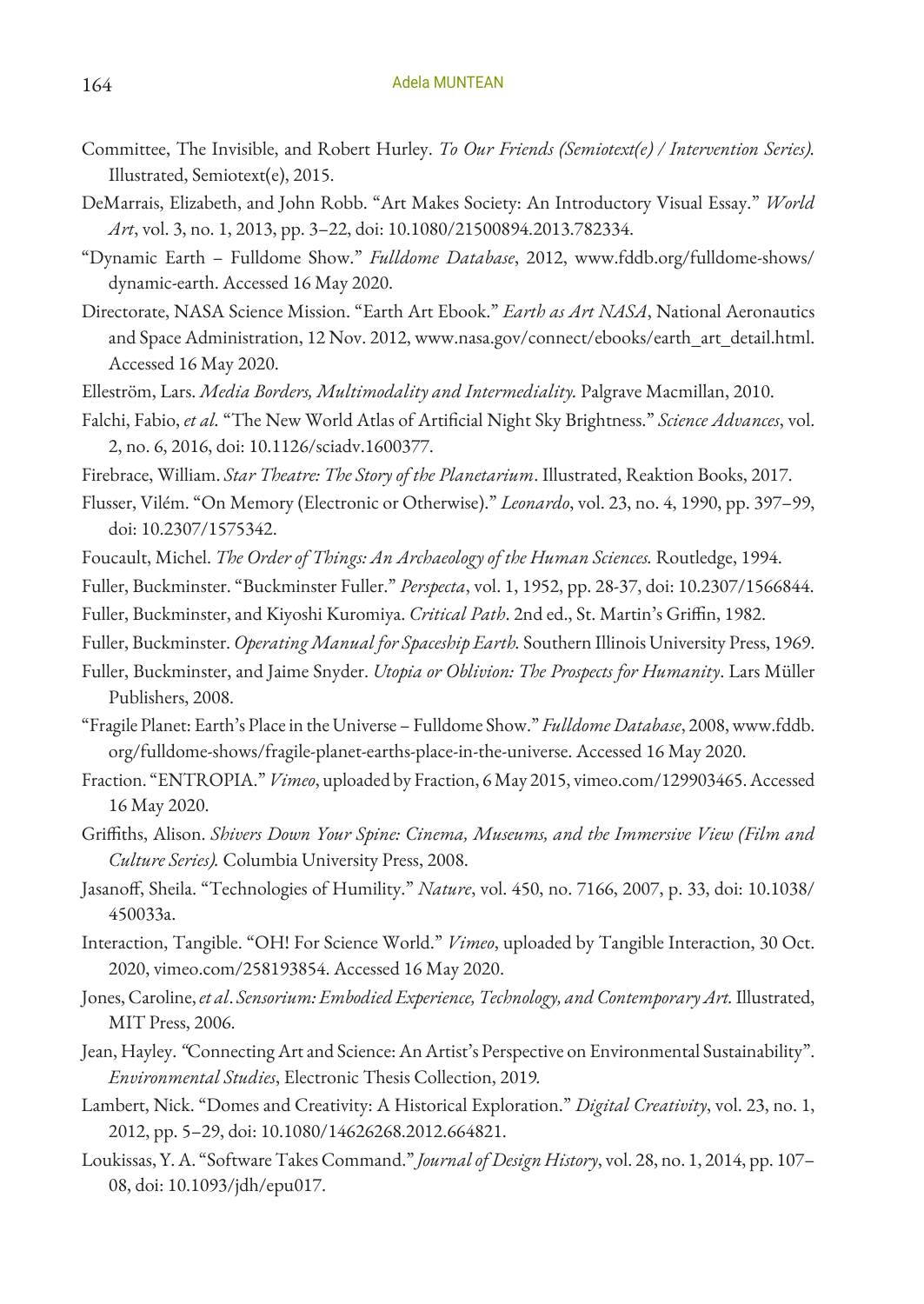- Mackinnon-Day, Patricia. "An Artist's Anthropological Approach to Sustainability." *International Journal of Art* & *Design Education*, vol. 35, no. 3, 2016, pp. 307–15, doi: 10.1111/jade.12122.
- Manovich, Lev. *Software Takes Command (International Texts in Critical Media Aesthetics).* Illustrated, Bloomsbury Academic, 2013.
- Mooney, H. A., *et al.* "Evolution of Natural and Social Science Interactions in Global Change Research Programs." *Proceedings of the National Academy of Sciences,* vol. 110, no. Supplement\_1 3665–72, 2013, doi: 10.1073/pnas.1107484110.
- Marché, Jordan D. *Theaters of Time and Space: American Planetaria, 1930-1970*. Rutgers University Press, 2005.
- Meade, Michael*.* "Creative Ecology: Art's Role in Addressing Environmental and Sustainability Issues in Australia". *Independent Study Project (ISP) Collection*, 2008, https://digitalcollections.sit.edu/ isp\_collection/583 Accessed 16 June 2020.
- "Mission Earth Fulldome Show." *Fulldome Database*, 2019, www.fddb.org/fulldome-shows/missionearth. Accessed 16 May 2020.
- Mossessian, Claude. "Miguel CHEVALIER In / Out Paradis Artificiels 2017 Domaine de Chaumont Sur Loire." *Vimeo*, uploaded by Claude Mossessian, 9 Apr. 2017, vimeo.com/212438994. Accessed 16 May 2020.
- McConville, David. *On the Evolution of the Heavenly Spheres: An Enactive Approach to Cosmography.*  University of Plymouth Research Theses, 2014.
- MySquare, Francois Moncarey. "KosmoVision-MySquare-2019." *Vimeo*, uploaded by Francois Moncarey, 1 Feb. 2020, vimeo.com/388964788. Accessed 16 May 2020.
- "Our Living Climate Fulldome Show." *Fulldome Database*, 2019, www.fddb.org/fulldome-shows/ our-living-climate. Accessed 16 May 2020.
- Pasternack, Alex. "This Amazing New Planetarium Show Is like Google Earth for the Universe." *Fast Company*, 31 Jan. 2020, www.fastcompany.com/90453808/this-amazing-new-planetarium-showis-like-google-earth-for-the-universe. Accessed 16 May 2020.
- Pluriel, Kondition. "Future Room a 360˚ Fulldome Installation." *Vimeo*, uploaded by kondition pluriel, 27 Jan. 2020, vimeo.com/387432819. Accessed 16 May 2020.
- Renn, Jürgen. *The Evolution of Knowledge: Rethinking Science for the Anthropocene.* Princeton University Press, 2020.
- Reno, Joshua. "Earths." *Anthropocene Unseen*, 2020, pp. 133–37, doi: 10.2307/j.ctv11hptbw.23.
- Saldanha, Arun, and Hannah Stark. "A New Earth: Deleuze and Guattari in the Anthropocene." *Deleuze Studies*, vol. 10, no. 4, 2016, pp. 427–39, doi: 10.3366/dls.2016.0237.
- Rispoli, Giulia, and Jacques Grinevald. "Vladimir Vernadsky and the Co-Evolution of the Biosphere, the Noosphere, and the Technosphere." *Technosphere Magazine,* 20 June 2018, technospheremagazine.hkw.de/p/Vladimir-Vernadsky-and-the-Co-evolution-of-the-Biosphere-the-Noosphereand-the-Technosphere-nuJGbW9KPxrREPxXxz95hr. Accessed 16 May 2020.
- Russill, Chris. "Ecomedia." *Earth Imaging. Photograph, Pixel, Program*, edited by Stephen Rust *et al*., 2015, doi: 10.4324/9781315769820.